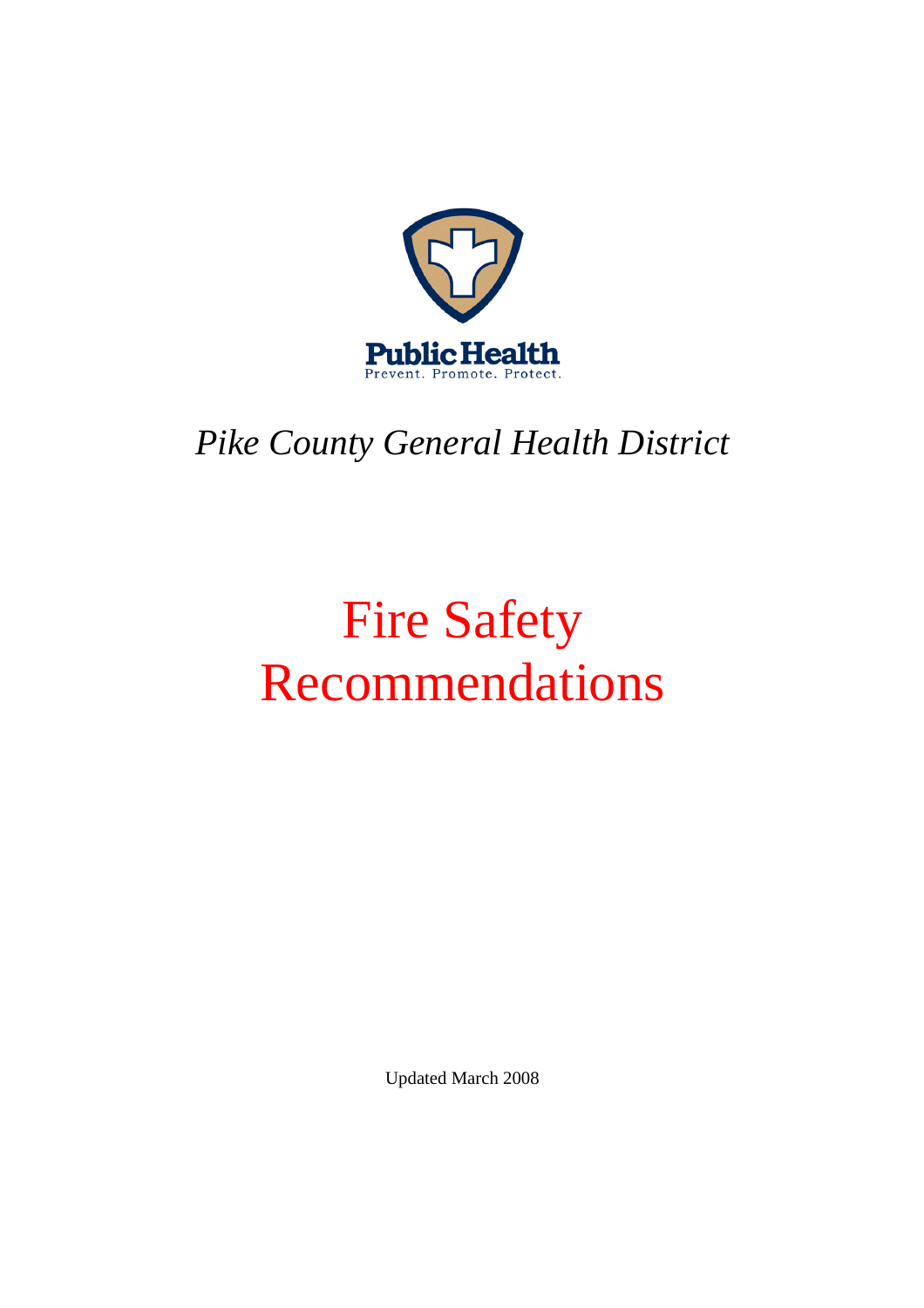## Table of Contents

| The Nature of Fire                     | 3  |
|----------------------------------------|----|
| <b>Home Fire Prevention</b>            | 5  |
| <b>Smoke Alarms</b>                    | 7  |
| <b>Escape Planning</b>                 | 10 |
| <b>Residential Fire Sprinklers</b>     | 12 |
| <b>Candle Fire Safety</b>              | 17 |
| <b>Cooking Fire Safety</b>             | 18 |
| Home Heating and Fireplace Fire Safety | 22 |
| <b>Electrical Fire Safety</b>          | 24 |
| <b>Smoking Fire Safety</b>             | 26 |
| <b>Bedroom Fire Safety</b>             | 27 |
| <b>Holiday Fire Safety</b>             | 28 |
| <b>Manufactured Home Fire Safety</b>   | 31 |
| <b>Rural Fire Safety</b>               | 33 |
| After A Fire                           | 36 |
| First 24 Hours                         | 36 |
| Insured and Not Insured                | 38 |
| <b>Valuing Your Property</b>           | 39 |
| <b>Replacing Documents</b>             | 40 |
| <b>Salvage Hints</b>                   | 41 |

*The following pages were compiled based on information from the United States Fire Administration*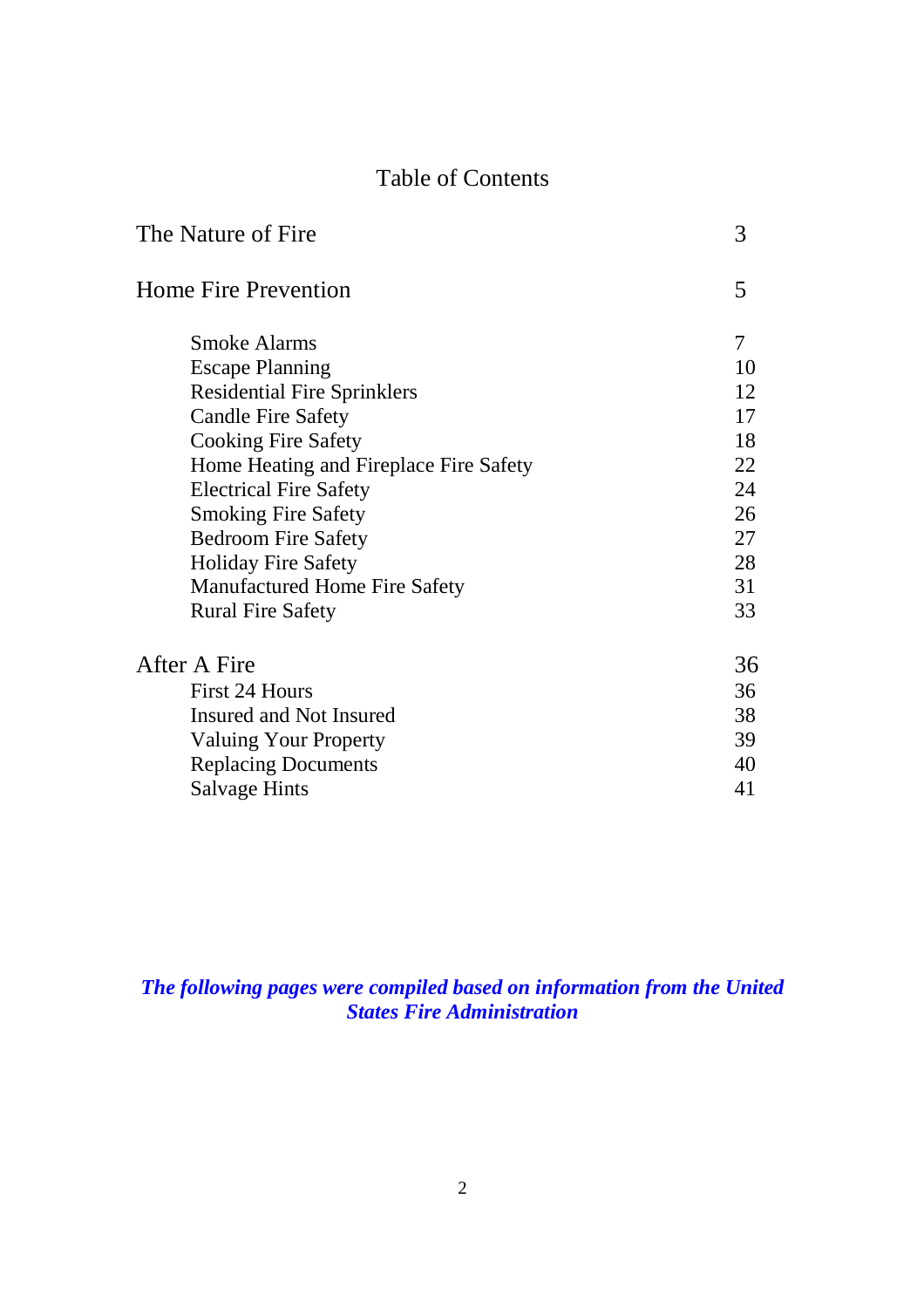## **The Nature of Fire**

Every day Americans experience the horror of fire. But most people don't understand fire. Only when we know the true nature of fire can we prepare ourselves and our families. Each year more than 4,000 Americans die and approximately 20,000 are injured in fires, many of which could be prevented.

The United States Fire Administration (USFA) believes that fire deaths can be reduced by teaching people the basic facts about fire. Below are some simple facts that explain the particular characteristics of fire.

#### Fire is FAST!

#### **There is little time!**

In less than 30 seconds a small flame can get completely out of control and turn into a major fire. It only takes minutes for thick black smoke to fill a house. In minutes, a house can be engulfed in flames. Most fires occur in the home when people are asleep. If you wake up to a fire, you won't have time to grab valuables because fire spreads too quickly and the smoke is too thick. There is only time to escape.

#### Fire is HOT!

#### **Heat is more threatening than flames.**

A fire's heat alone can kill. Room temperatures in a fire can be 100 degrees at floor level and rise to 600 degrees at eye level. Inhaling this super hot air will scorch your lungs. This heat can melt clothes to your skin. In five minutes a room can get so hot that everything in it ignites at once: this is called flashover.

#### Fire is DARK!

### **Fire isn't bright, it's pitch black.**

Fire starts bright, but quickly produces black smoke and complete darkness. If you wake up to a fire you may be blinded, disoriented and unable to find your way around the home you've lived in for years.

#### Fire is DEADLY!

#### **Smoke and toxic gases kill more people than flames do.**

Fire uses up the oxygen you need and produces smoke and poisonous gases that kill. Breathing even small amounts of smoke and toxic gases can make you drowsy, disoriented and short of breath. The odorless, colorless fumes can lull you into a deep sleep before the flames reach your door. You may not wake up in time to escape.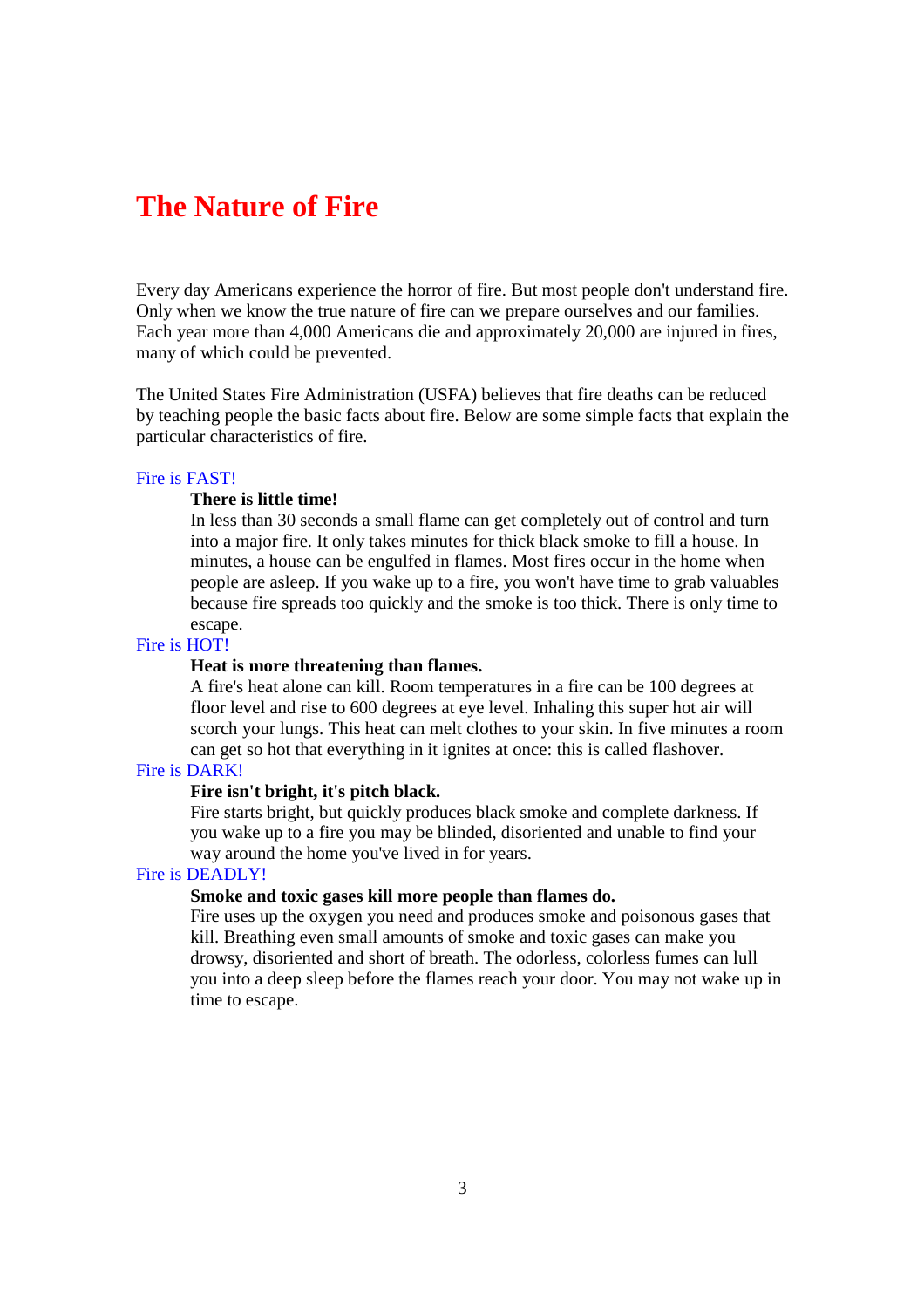## *Fire Safety Tips*

*In the event of a fire, remember time is the biggest enemy and every second counts!* 

Escape first, then call for help. Develop a home fire escape plan and designate a meeting place outside. Make sure everyone in the family knows two ways to escape from every room. Practice feeling your way out with your eyes closed. Never stand up in a fire, always crawl low under the smoke and try to keep your mouth covered. Never return to a burning building for any reason; it may cost you your life.

Finally, having a working smoke alarm dramatically increases your chances of surviving a fire. And remember to practice a home escape plan frequently with your family.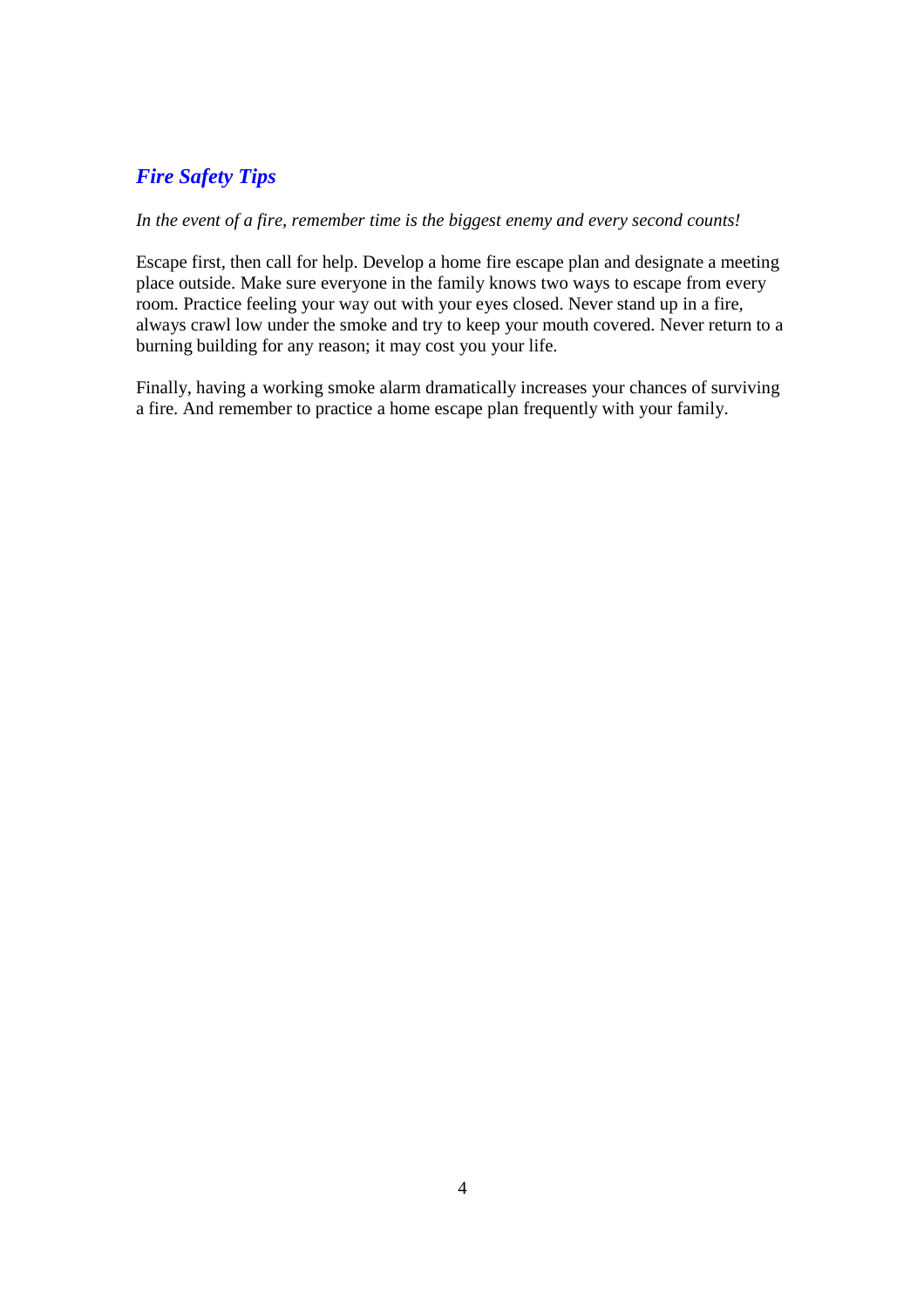## **Home Fire Prevention**

More than 4,000 Americans die each year in fires and approximately 20,000 are injured. An overwhelming number of fires occur in the home. There are time-tested ways to prevent and survive a fire. It's not a question of luck. It's a matter of planning ahead.

## *Every Home Should Have at Least One Working Smoke Alarm*

Buy a smoke alarm at any hardware or discount store. It's inexpensive protection for you and your family. Install a smoke alarm on every level of your home. A working smoke alarm can double your chances of survival. Test it monthly, keep it free of dust and replace the battery at least once a year. Smoke alarms themselves should be replaced after ten years of service, or as recommended by the manufacturer.

## *Prevent Electrical Fires*

Never overload circuits or extension cords. Do not place cords and wires under rugs, over nails or in high traffic areas. Immediately shut off and unplug appliances that sputter, spark or emit an unusual smell. Have them professionally repaired or replaced.

### *Use Appliances Wisely*

When using appliances always follow the manufacturer's safety precautions. Overheating, unusual smells, shorts and sparks are all warning signs that appliances need to be shut off, then replaced or repaired. Unplug appliances when not in use. Use safety caps to cover all unused outlets, especially if there are small children in the home.

### *Alternate Heaters*

Portable heaters need their space. Keep anything combustible at least three feet away.

- Keep fire in the fireplace. Use fire screens and have your chimney cleaned annually. The creosote buildup can ignite a chimney fire that could easily spread.
- Kerosene heaters should be used only where approved by authorities. Never use gasoline or camp-stove fuel. Refuel outside and only after the heater has cooled.

#### *Affordable Home Fire Safety Sprinklers*

When home fire sprinklers are used with working smoke alarms, your chances of surviving a fire are greatly increased. Sprinklers are affordable - they can increase property value and lower insurance rates.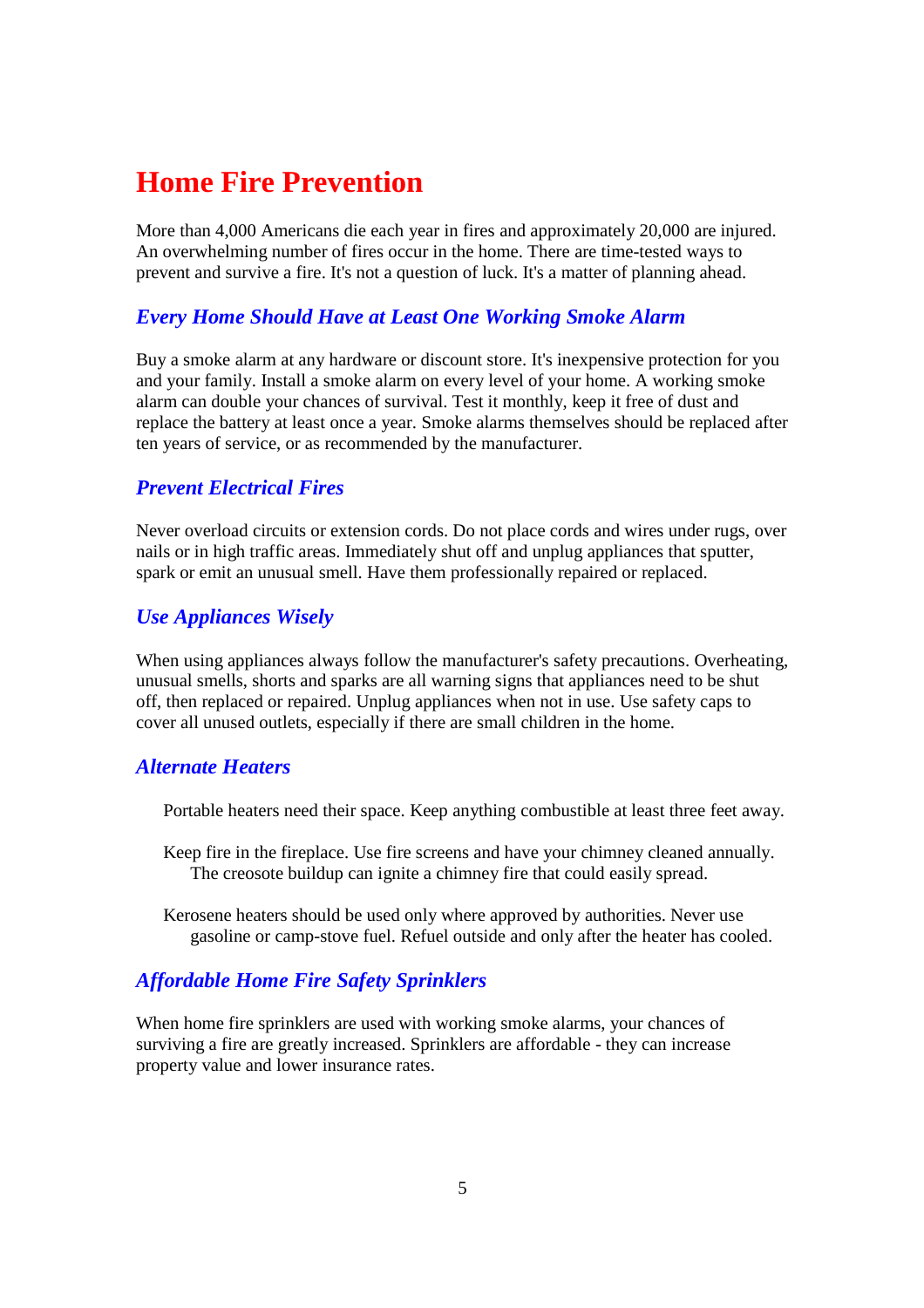## *Plan Your Escape*

Practice an escape plan from every room in the house. Caution everyone to stay low to the floor when escaping from fire and never to open doors that are hot. Select a location where everyone can meet after escaping the house. Get out then call for help.

## *Caring for Children*

Children under five are naturally curious about fire. Many play with matches and lighters. Tragically, children set over 20,000 house fires every year. Take the mystery out of fire play by teaching your children that fire is a tool, not a toy.

## *Caring for Older People*

Every year over 1,200 senior citizens die in fires. Many of these fire deaths could have been prevented. Seniors are especially vulnerable because many live alone and can't respond quickly.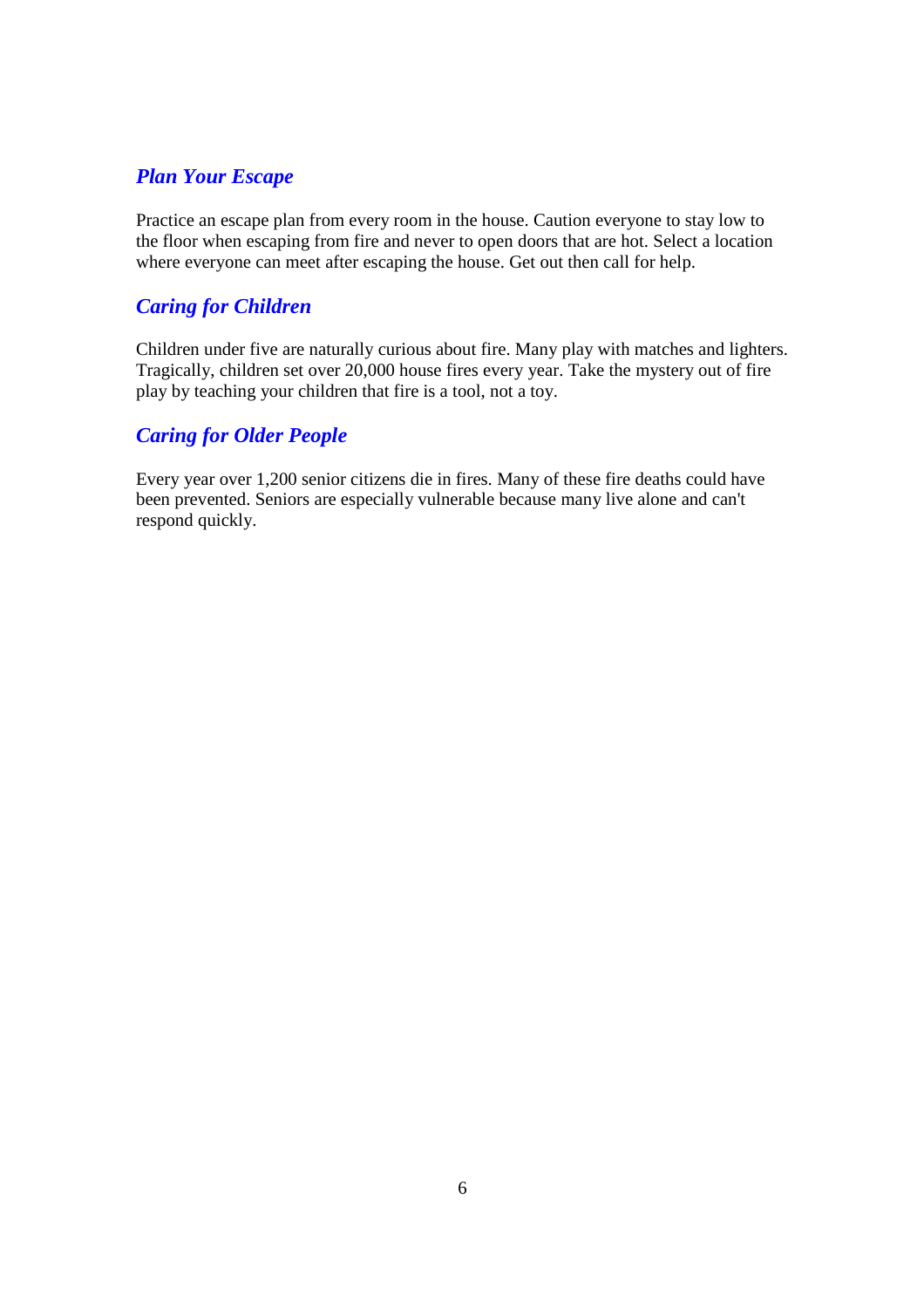## **Smoke Alarms**

In the event of a fire, properly installed and maintained smoke alarms will provide an early warning alarm to your household. This alarm could save your own life and those of your loved ones by providing the chance to escape.

#### *Why Should My Home Have Smoke Alarms?*

In the event of a fire, a smoke alarm can save your life and those of your loved ones. They are a very important means of preventing house and apartment fire fatalities by providing an early warning signal -- so you and your family can escape. Smoke alarms are one of the best safety devices you can buy and install to protect yourself, your family, and your home.

### *What Types of Smoke Alarms Are Available?*

There are many different brands of smoke alarms available on the market but they fall under two basic types: ionization and photoelectric.

**Ionization alarms** sound more quickly when a flaming, fast moving fire occurs. **Photoelectric alarms** are quicker at sensing smoldering, smoky fires. There are also combination smoke alarms that combine ionization and photoelectric into one unit, called **dual sensor smoke alarms**.

Because both ionization and photoelectric smoke alarms are better at detecting distinctly different yet potentially fatal fires, and because homeowners cannot predict what type of fire might start in a home, the USFA recommends the installation of both ionization and photoelectric or dual sensor smoke alarms. In addition to the basic types of alarms, there are alarms made to meet the needs of people with hearing disabilities. These alarms may use strobe lights that flash and/or vibrate to assist in alerting those who are unable to hear standard smoke alarms when they sound.

### *Where Do I Put Them?*

Install smoke alarms on every level of your home, including the basement. Many fatal fires begin late at night or in the early morning. For extra safety, install smoke alarms both inside and outside sleeping areas. Since smoke and many deadly gases rise, installing your smoke alarms at the proper level will provide you with the earliest warning possible. Always follow the manufacturer's installation instructions.

## *Where Would I Get Smoke Alarms?*

Many hardware, home supply, or general merchandise stores carry smoke alarms. If you are unsure where to buy one in your community, call your local fire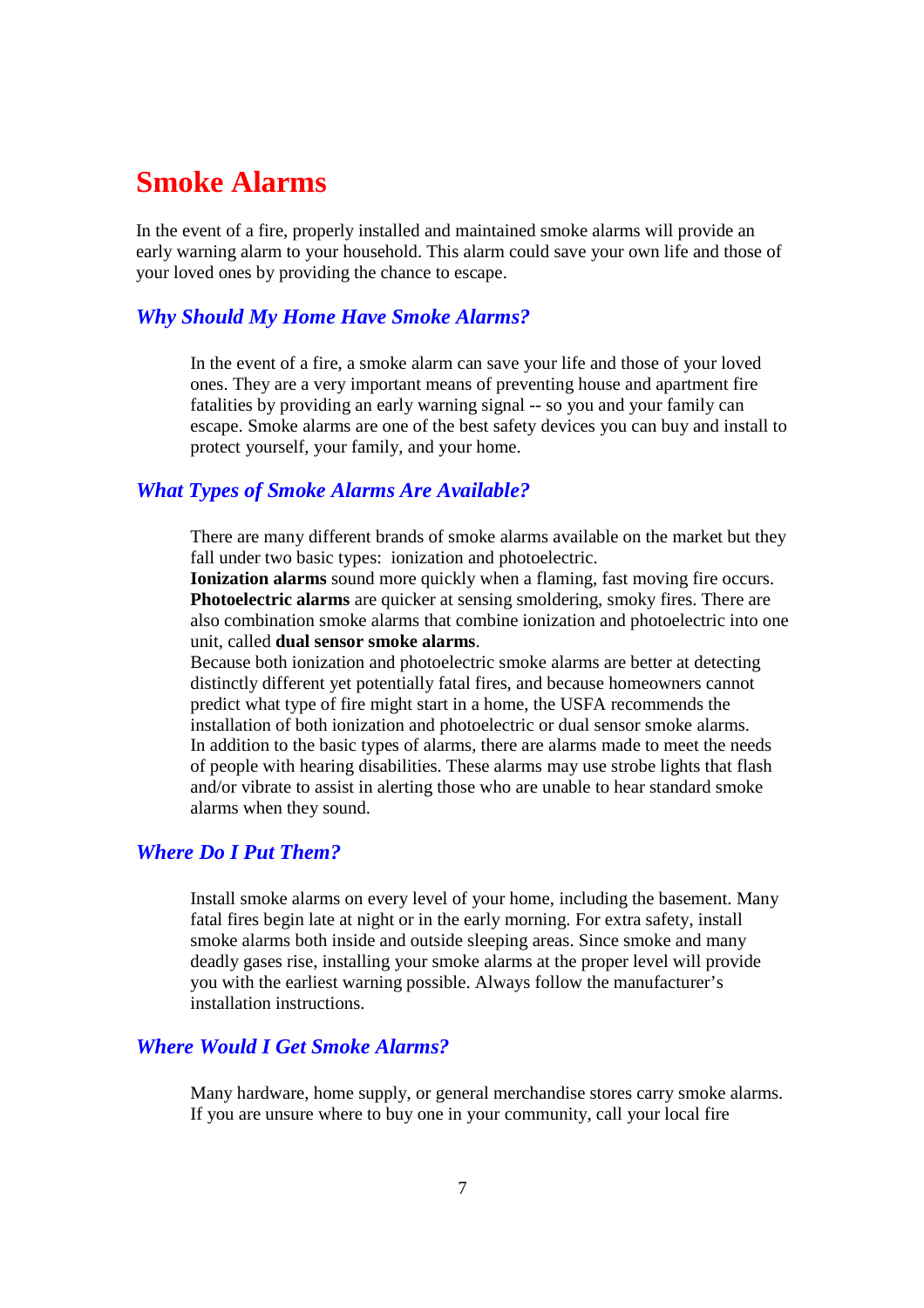department (on a nonemergency telephone number) and they will provide you with some suggestions. Some fire departments offer smoke alarms for little or no cost.

## *Are Smoke Alarms Hard to Install?*

If your smoke alarms are hard wired, that is wired into the electrical system, you will need to have a qualified electrician do the initial installation or install replacements. For battery powered smoke alarms, all you will need for installation is a screw driver. Some brands are self adhesive and will easily stick to the wall or ceiling where they are placed. For all smoke alarm installations, be sure you follow the manufacturer's instructions because there are differences between the various brands. If you are uncomfortable standing on a ladder, ask a relative or friend for help. Some fire departments will install a smoke alarm in your home for you. Call your local fire department (on a non-emergency telephone number) if you have problems installing a smoke alarm.

#### **Helpful Tip**

Pick a holiday or your birthday and replace the batteries each year on that day.

If your smoke alarm starts making a "chirping" noise, replace the batteries and reset it.

## *How Do I Keep My Smoke Alarm Working?*

If you have a smoke alarm with batteries:

- 1. Smoke Alarms powered by long-lasting batteries are designed to replace the entire unit according to manufacturer's instructions.
- 2. In standard type battery powered smoke alarms, the batteries need to be replaced at least once per year and the whole unit should be replaced every 8-10 years.
- 3. In hard-wired, battery back up smoke alarms, the batteries need to be checked monthly, and replaced at least once per year. The entire unit should be replaced every 8-10 years.

### *What if the Alarm Goes Off While I'm Cooking?*

Then it's doing its job. Do not disable your smoke alarm if it alarms due to cooking or other non-fire causes. You may not remember to put the batteries back in the alarm after cooking. Instead clear the air by waving a towel near the alarm, leaving the batteries in place. The alarm may need to be moved to a new location. Some of the newer models have a "hush" button that silences nuisance alarms.

### *How Long will my Smoke Alarm Last?*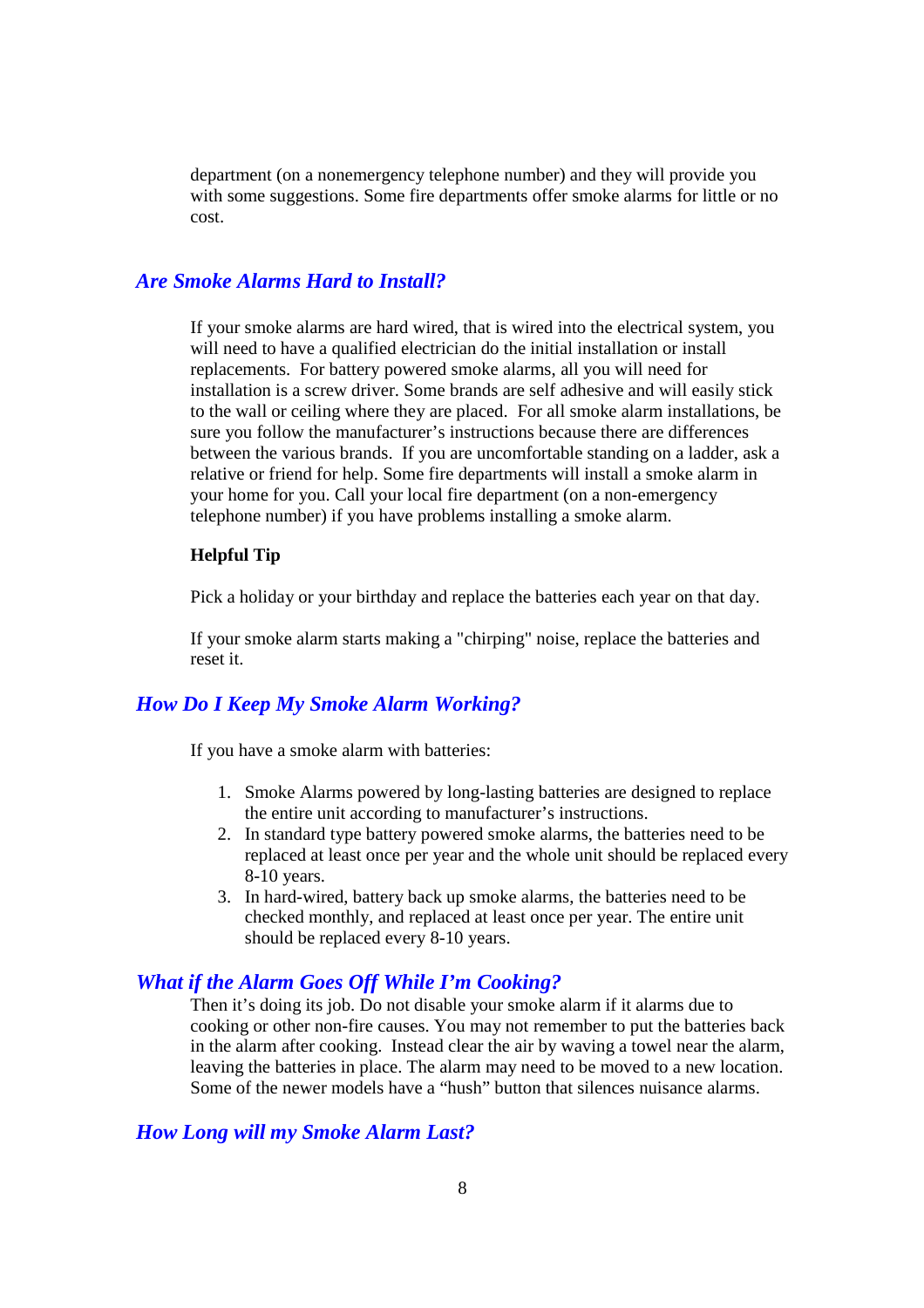Most alarms installed today have a life span of about 8-10 years. After this time, the entire unit should be replaced. It is a good idea to write the date of purchase with a marker on the inside of your alarm so you will know when to replace it. Some of the newer alarms already have the purchase date written inside. In any event, always follow the manufacturer's instructions for replacement.

## *Anything Else I Should Know?*

Some smoke alarms are considered to be "hard-wired." This means they are connected to the household electrical system and may or may not have battery backup. It's important to test every smoke alarm monthly and replace the batteries with new ones at least once a year.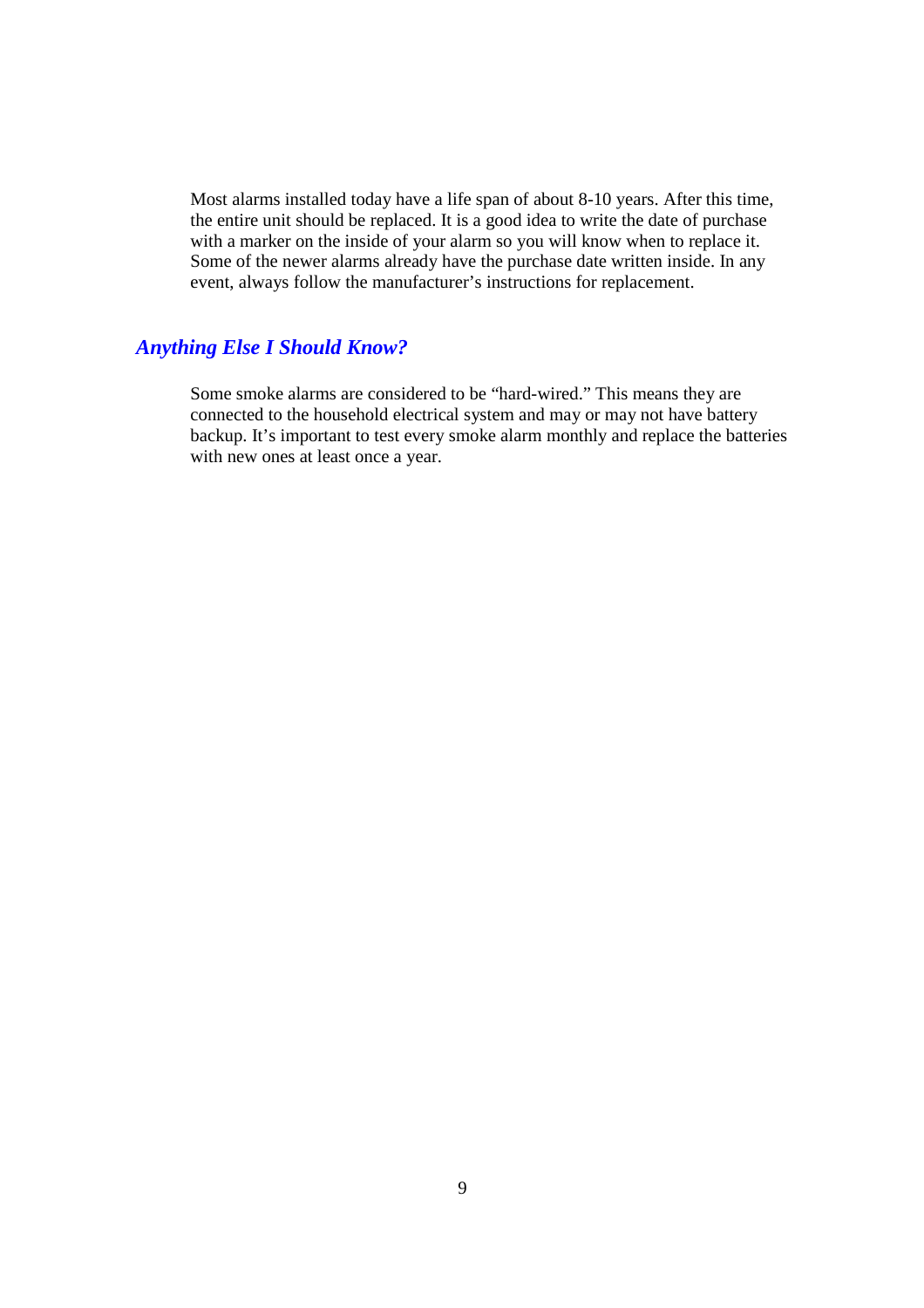## **Escape Planning**

More than 4,000 Americans die each year in fires, and approximately 20,000 are injured. Deaths resulting from failed emergency escapes are particularly avoidable.

The United States Fire Administration (USFA) believes that having a sound escape plan will greatly reduce fire deaths and protect you and your family's safety if a fire occurs.

### *Have a Sound Fire Escape Plan*

In the event of a fire, remember - time is the biggest enemy and every second counts! Escape plans help you get out of your home quickly. In less than 30 seconds a small flame can get completely out of control and turn into a major fire. It only takes minutes for a house to fill with thick black smoke and become engulfed in flames.

#### **Special Considerations**

#### *Practice Escaping From Every Room In The Home*

Practice escape plans every month. The best plans have two ways to get out of each room. If the primary way is blocked by fire or smoke, you will need a second way out. A secondary route might be a window onto an adjacent roof or using an Underwriter's Laboratory (UL) listed collapsible ladder for escape from upper story windows. Make sure that windows are not stuck, screens can be taken out quickly and that security bars can be properly opened. Also, practice feeling your way out of the house in the dark or with your eyes closed.

### *Security Bars Require Special Precautions*

Security bars may help to keep your family safe from intruders, but they can also trap you in a deadly fire! Windows and doors with security bars must have quick release devices to allow them to be opened immediately in an emergency. Make sure everyone in the family understands and practices how to properly operate and open locked or barred doors and windows.

#### *Immediately Leave The Home*

When a fire occurs, do not waste any time saving property. Take the safest exit route, but if you must escape through smoke, remember to crawl low, under the smoke and keep your mouth covered. The smoke contains toxic gases which can disorient you or, at worst, overcome you.

### *Never Open Doors That Are Hot To The Touch*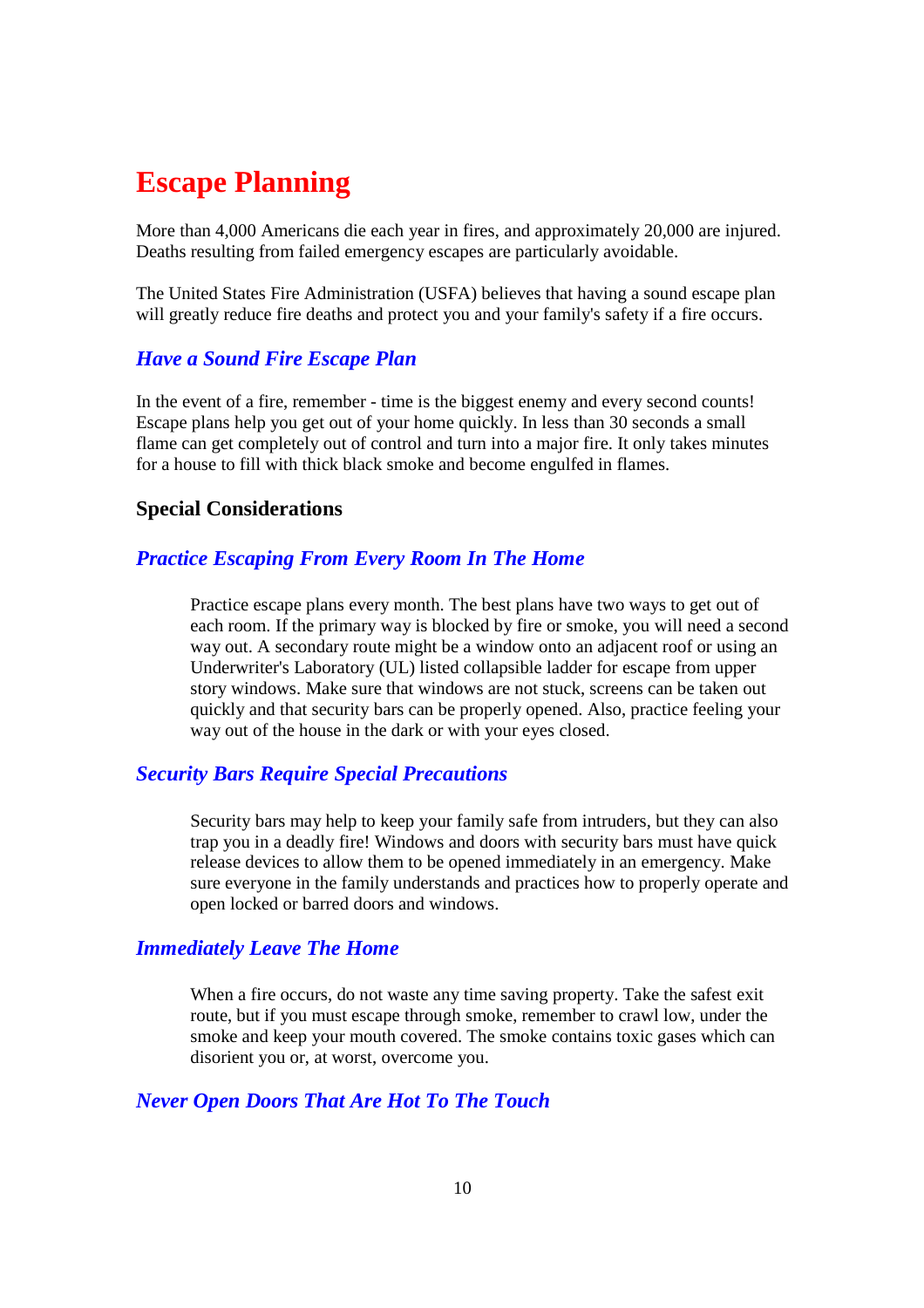When you come to a closed door, use the back of your hand to feel the top of the door, the doorknob, and the crack between the door and door frame to make sure that fire is not on the other side. If it feels hot, use your secondary escape route. Even if the door feels cool, open it carefully. Brace your shoulder against the door and open it slowly. If heat and smoke come in, slam the door and make sure it is securely closed, then use your alternate escape route.

#### *Designate A Meeting Place Outside and Take Attendance*

Designate a meeting location away from the home, but not necessarily across the street. For example, meet under a specific tree or at the end of the driveway or front sidewalk to make sure everyone has gotten out safely and no one will be hurt looking for someone who is already safe. Designate one person to go to a neighbor's home to phone the fire department.

#### *Once Out, Stay Out*

Remember to escape first, then notify the fire department using the 911 system or proper local emergency number in your area. Never go back into a burning building for any reason. Teach children not to hide from firefighters. If someone is missing, tell the firefighters. They are equipped to perform rescues safely.

Finally, having working smoke alarms installed on every level of your home dramatically increases your chances of survival. Smoke alarm batteries need to be tested every month and changed with new ones at least once a year. Also, consider replacing the entire smoke alarm every ten years, or as the manufacturer guidelines recommend.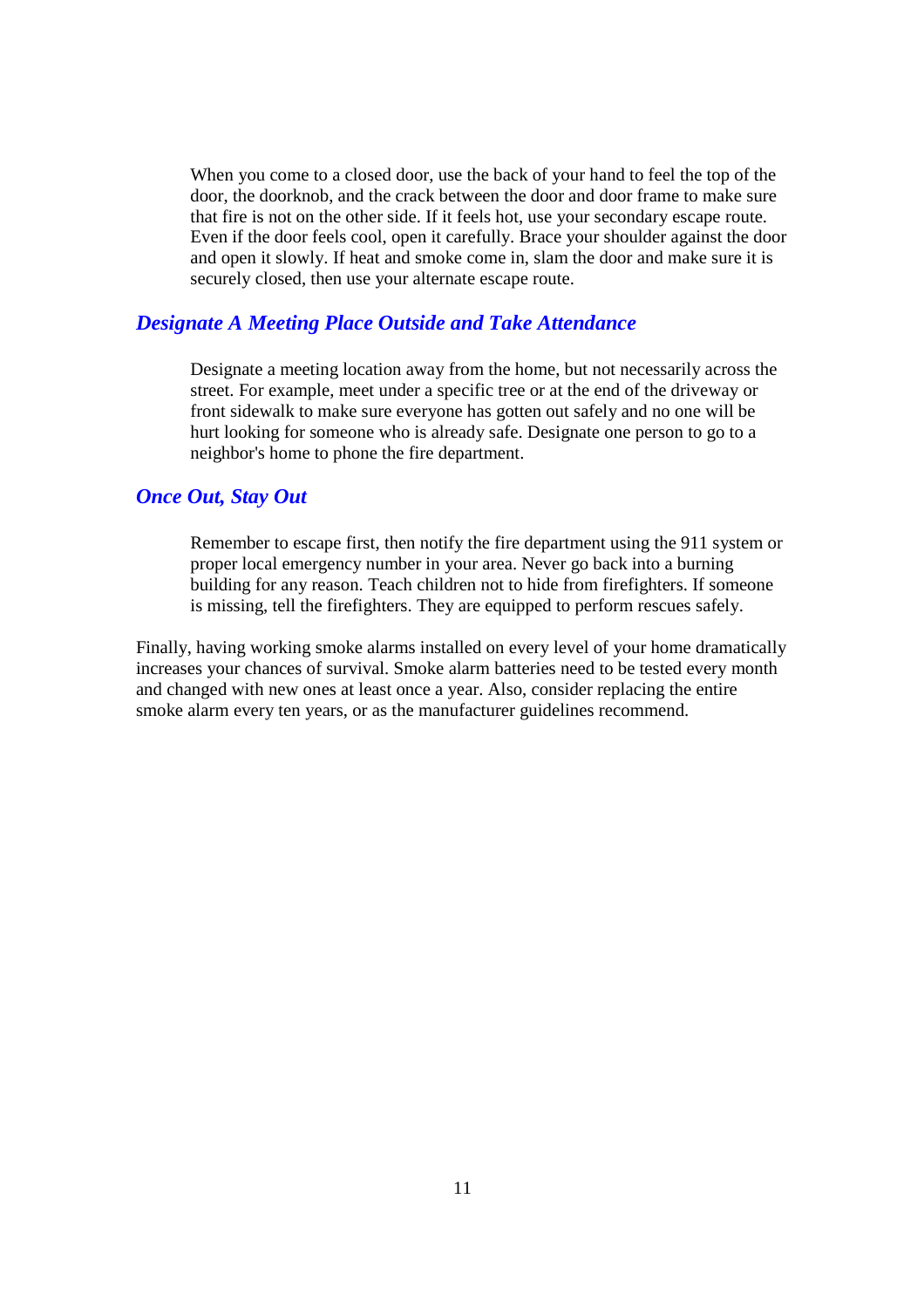## **Residential Fire Sprinklers**

## *Sprinkler Systems in Industry*

Schools, office buildings, factories, and other commercial buildings have benefited from fire protection sprinkler systems for over a century. To prevent investments in buildings and machinery, the textile mills in New England began using sprinkler systems over 100 years ago following a series of devastating fires which claimed many lives and destroyed entire businesses.

## *Sprinklers in Homes*

But what about our homes? Although we protect our businesses from fire, what actions do we take to protect our families, our homes, and our possessions from fire? Millions of Americans have installed smoke alarms in their homes in the past few years, but a smoke alarm can only alert the occupants to a fire in the house ... it cannot contain or extinguish a fire. Residential sprinkler systems can!

## *Sprinklers—The Solution*

Fires in residences have taken a high toll of life and property. In 2005 there were:

- 396,000 residential fires
- 3,055 civilian fire deaths
- 13,825 civilian fire injuries
- \$6.9 billion in property damage

#### *Source: National Fire Protection Association Fire Loss in the U.S. During 2005 Abridged Report.*

Studies by the Federal Emergency Management Agency's United States Fire Administration indicate that the installation of residential fire sprinkler systems could have saved thousands of lives; prevented a large portion of those injuries; and eliminated hundreds of millions of dollars in property losses.

## *What Are Home Fire Sprinkler Systems?*

Using quick response sprinklers and approved piping, homes can be built or even retrofitted to include low-cost automatic sprinkler systems connected to the domestic water supply.

Sprinkler systems offer advantages to the homebuilder:

A low-cost reliable safety option that would attract many buyers.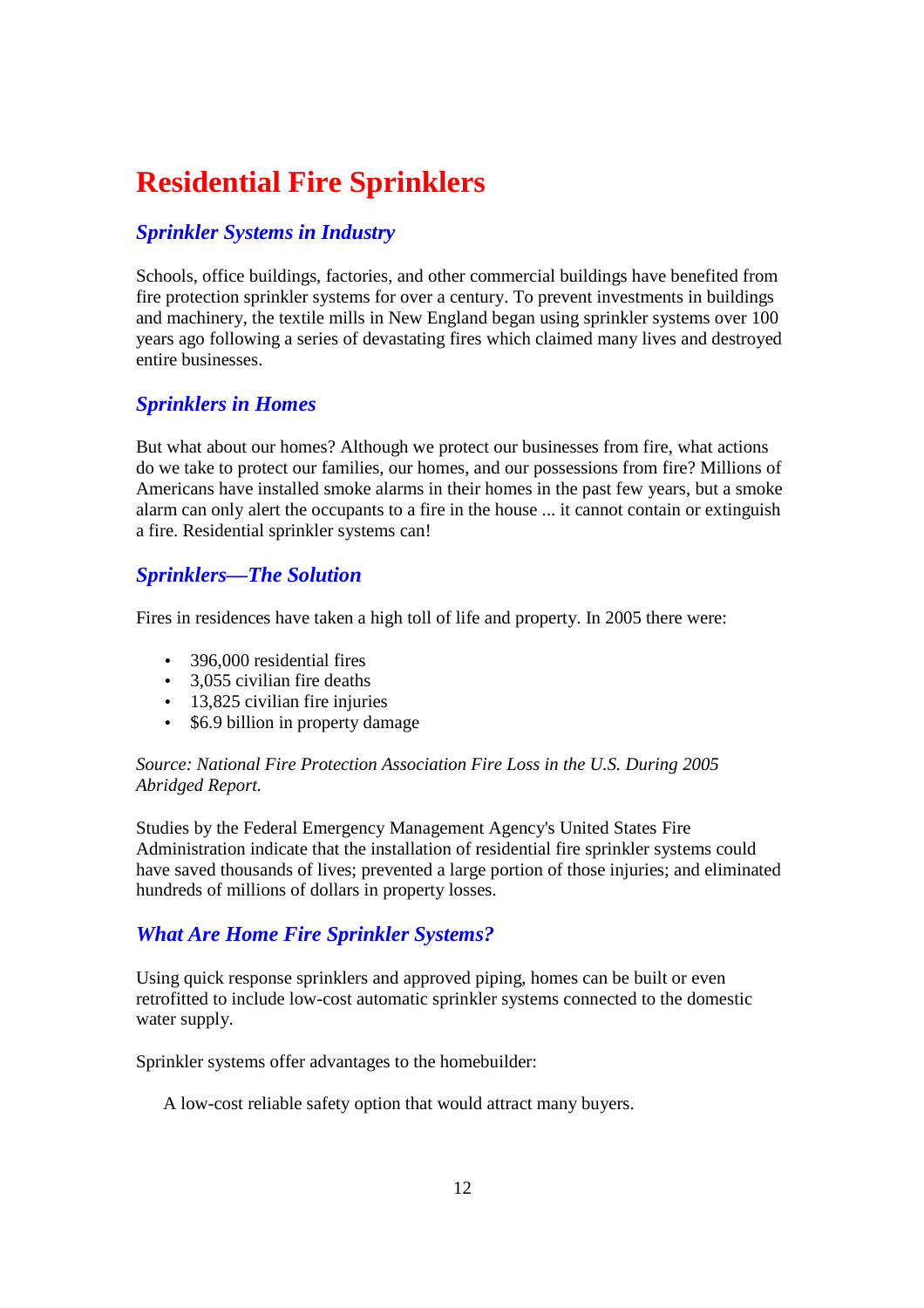Trade-offs between sprinklers and code requirements that can result in lower construction costs, more units per area of land, etc.

For homeowners, the advantages include assurance of a safer environment for their families, protection of their investment and irreplaceable family possessions, and lower insurance rates 5 to 15 percent.

## *Advantages of Newly Designed Home Sprinkler Systems*

#### **Fast Response**

Residential sprinklers, listed by Underwriters Labs, are now available. They are designed to respond to a fire much faster than currently available standard commercial and industrial sprinkler systems. The new home sprinklers react automatically to fires more quickly because of their improved sensitivity.

#### **Low Cost**

At the present time, cost of a home sprinkler system is targeted at approximately \$1.00 to \$1.50 per square foot in new construction. It is hoped that the cost will decrease as the use of home fire protection grows. It is also possible to retrofit existing homes with sprinkler systems.

#### **Small Size**

For residential systems, the sprinklers will be smaller than traditional, commercial, and industrial sprinklers, and can be aesthetically coordinated with any room decor.

#### **Minimal Installation Work**

When homes are under construction or being remodeled, a home sprinkler system will require minimal extra piping and labor.

#### **Low Water Requirement**

These systems will require less water than the systems installed in industrial or commercial establishments and can be connected to the domestic water supply.

#### **Piping Requirements**

In addition to metallic pipe, the use of plastic pipe has brought down the cost of installation in new construction and the retrofit of existing structures.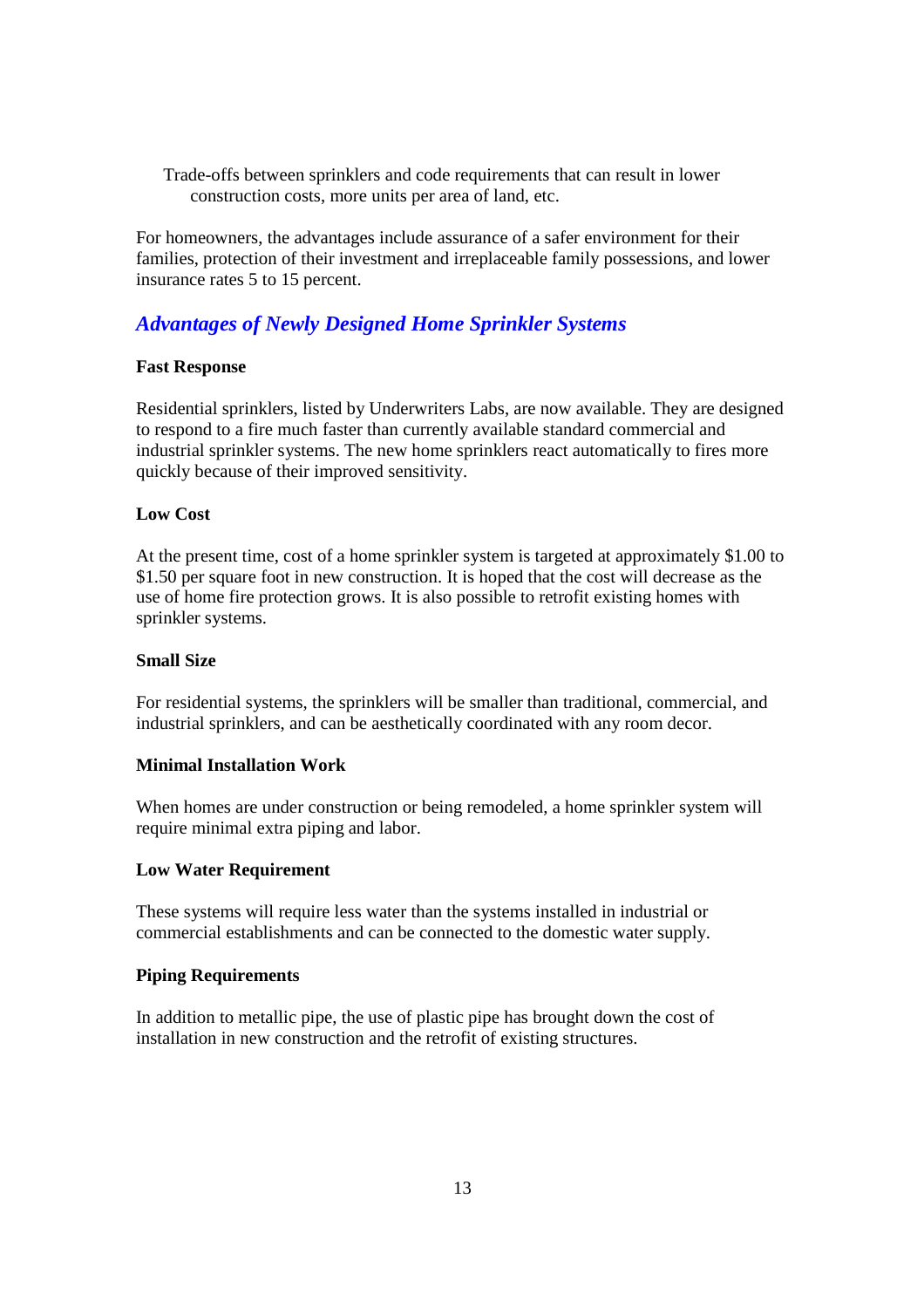

#### **A Growing Number of Communities Promote Home Fire Sprinklers**

The fire loss in this country in residential occupancies is alarming. Manual firefighting methods are not the answer. The way to attack the problem is to limit the fire growth where it occurs in dwellings. We have the technology to do that.

Residential Automatic Sprinkler Systems. Ordinance No. 745; Adopted May 28, 1969; by the San Clemente, California City Council

Proposition 13 was a major factor in promoting the ordinance. There is also a shift within the fire service toward more fire prevention and less suppression emphasis. San Clemente and Corte Madera, California were some of the first communities in the United States to enact a home sprinkler ordinance. Other communities that have initiated or plan to initiate residential sprinkler ordinances include:

- Livermore, California
- Montgomery County, MD
- Long Grove, Illinois
- Chapel Hill, North Carolina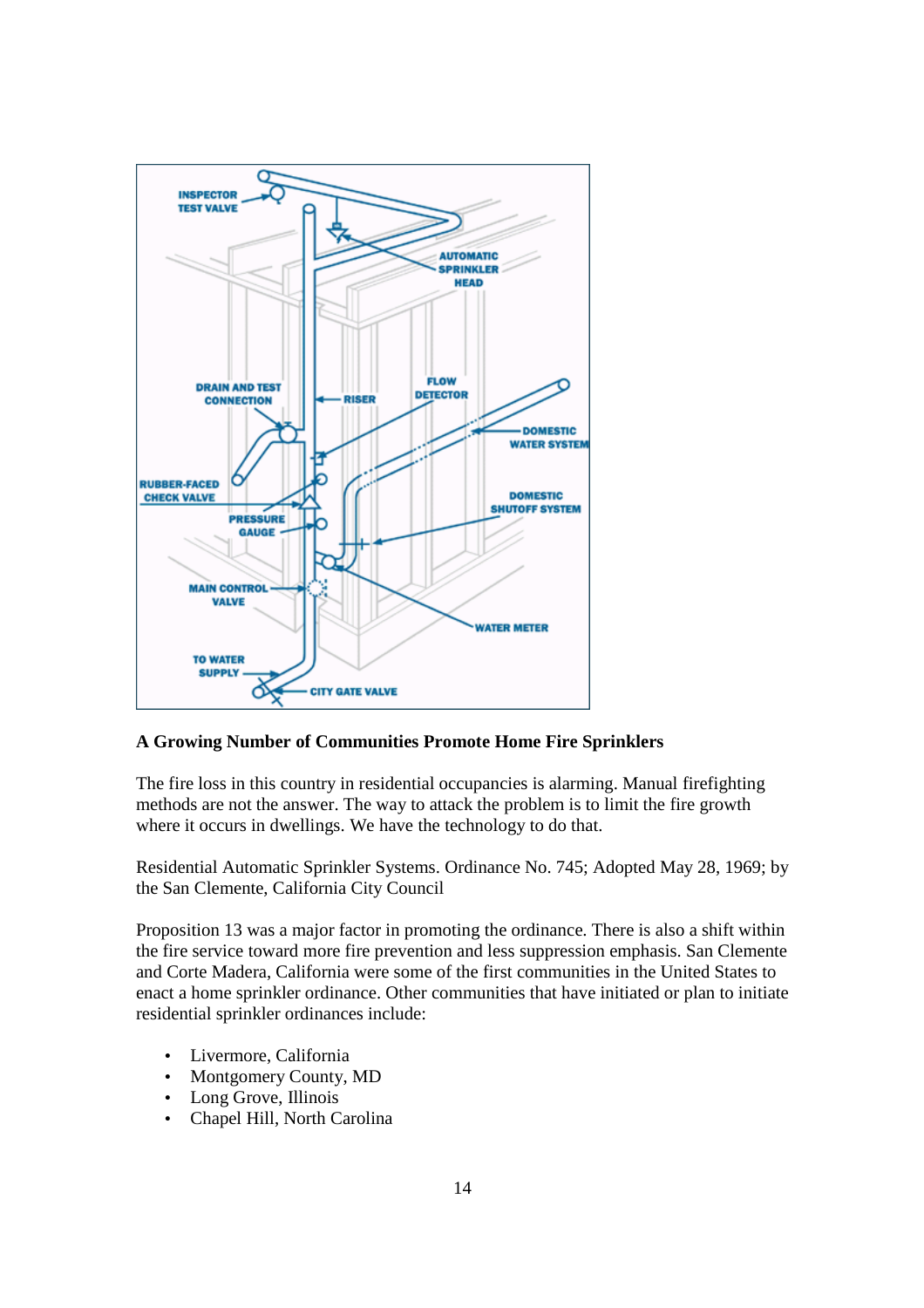- Germantown, Tennessee
- Scottsdale, Arizona
- Altamonte Springs, Florida

## *Test Your Home Sprinkler System's I.Q.*

Here are five statements about home sprinkler systems. Are they true or false?

1. **When one sprinkler goes off, all the sprinklers activate.** 

False! Only the sprinkler over the fire will activate. The sprinkler heads react to temperatures in each room individually. Thus, fire in a bedroom will activate only the sprinkler in that room.

2. **A sprinkler could accidentally go off, causing severe water damage to a home.** 

False! Records, which have been compiled for well over 50 years, prove the likelihood of this occurring is very remote. Furthermore, home sprinklers will be specifically designed and will be rigorously tested to minimize such accidents.

3. **Water damage from a sprinkler system will be more extensive than fire damage.**

False! The sprinkler system will severely limit a fire's growth. Therefore, damage from a home sprinkler system will be much less severe than the smoke and fire damage if the fire had gone on unabated or even the water damage caused by water from firefighting hose lines.

- 4. **Home sprinkler systems are expensive.** False! Current estimates suggest that when a home is under construction, a home sprinkler system could cost less than 1% of the total building price.
- 5. **Residential sprinkles are ugly.**

False! The traditional, commercial-type sprinklers as well as sprinklers for home use are now being designed to fit in with most any decor.

## *Sprinklers Are a Good Investment for Homebuilder's*

Through the use of construction trade-offs, homebuilders and developers can achieve reduced construction costs if residential sprinkler systems are installed. Home sprinkler systems offer both safety and financial advantages to homebuyers, a rare combination.

## *Sprinklers Are a Good Investment for the Homebuyer*

- A fire occurs in a residential structure every 79 seconds, according to the U.S. Fire Administration. To the homebuilder, this fact means that a large share of potential customers now have knowledge of the terror and destruction caused by fire.
- Families with children, senior citizens, and handicapped members have special fire protection needs. Home sprinkler systems provide added protection for these people.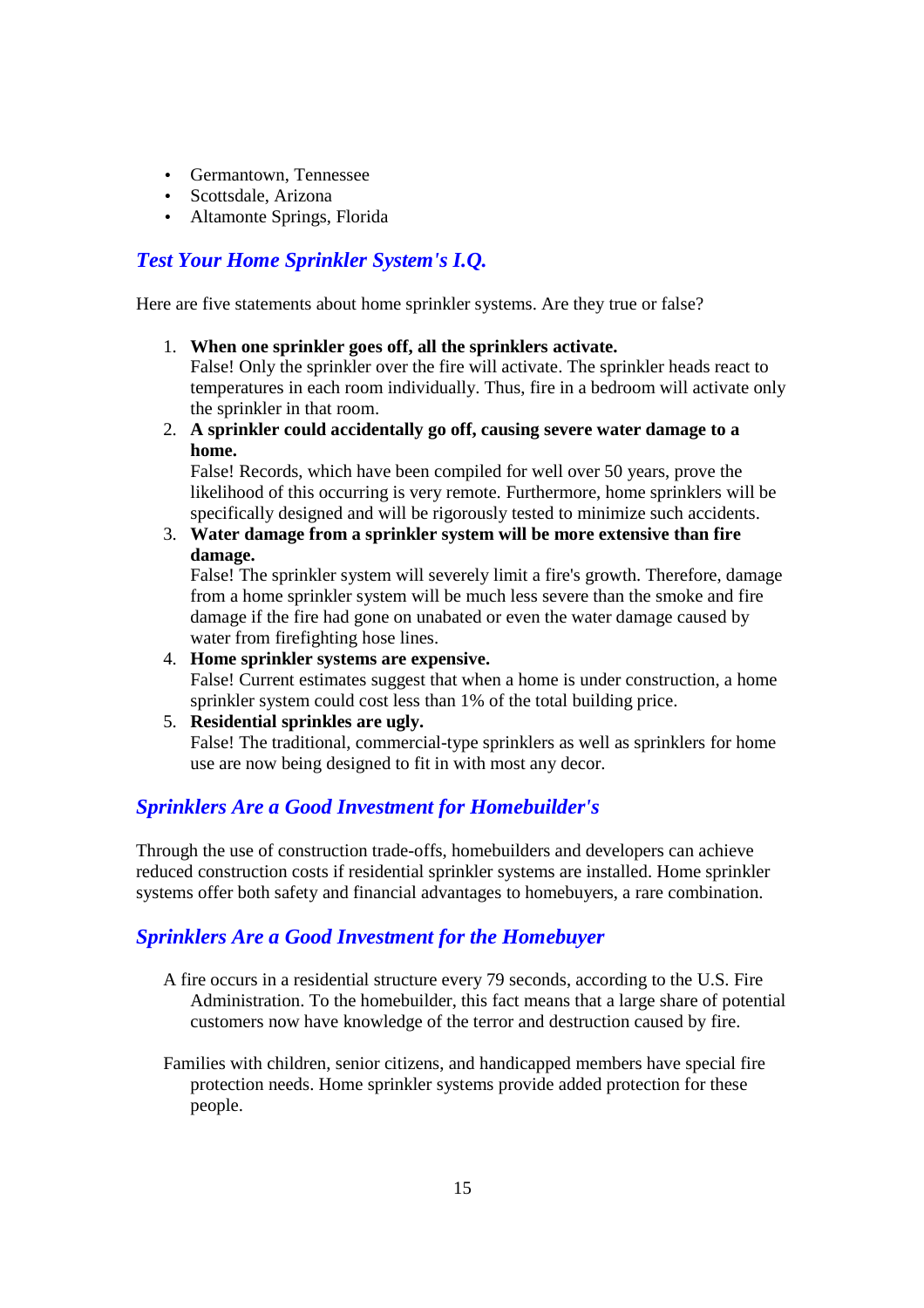- In case of a home fire, firefighters will have less risk of injury or life loss since they will be fighting a fire of less intensity.
- Allocation of community resources can be improved with the adoption of home sprinkler technology.
- Communities will be able to make better utilization of available land and thereby increase their tax base.

## *Insurance Discount*

Insurance from homeowner underwriters will vary depending on type of coverage. The discounts now range between 5-15%, with a projected increase in available discounts.

## *The Move Toward Home Sprinkler Systems*

The U.S. Fire Administration's research in home fire sprinkler systems successfully focused on systems that would be low cost, fast acting and reliable. As a result, residential fire sprinklers have gained increased acceptance.

In November 1980, the National Fire Protection Association adopted the NFPA 13D Residential Sprinkler installation standard. The standard is based on technical data from the comprehensive full-scale fire tests, which were sponsored by the U.S. Fire Administration.

#### *Residential Sprinkler Program*

Dedicated to reducing this Nation's staggering loss of life and property caused by fire, the Federal Emergency Management Agency's U.S. Fire Administration has joined with private industry and the fire service to advance the development of residential sprinklers. Since 1976, the Fire Administration has promoted research studies, development and testing, and demonstrations of residential sprinkler systems.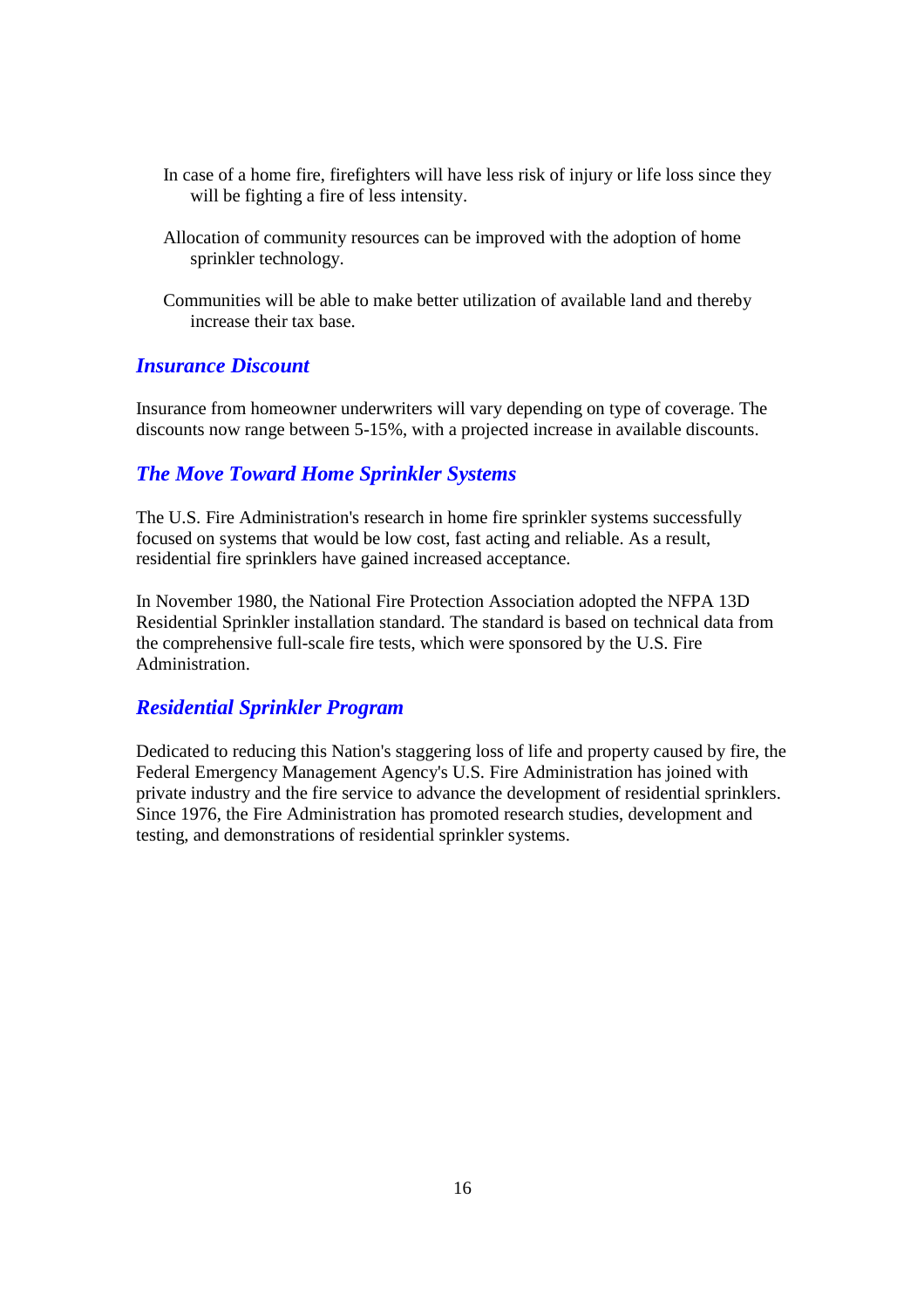## **Candle Fire Safety**

## *Candle Statistics*

Candles cause an estimated 15,600 fires in residential structures, 150 deaths, 1,270 injuries, and \$539 million in estimated direct property damage each year.

- Over half (55%) of home candle fires start because the candle is too close to some combustible material.
- More candle fires (38%) begin in the bedroom than in any other room.
- Falling asleep is a factor in 12% of home candle fires and 26% of the associated deaths.
- Half of all civilian candle fire deaths occur between Midnight and 6am.
- December is the peak month for candle fires; Christmas is the peak day.
- Young children and older adults have the highest death risk from candle fires.
- The risk of a fatal candle fire appears higher when candles are used for light.

Source: National Fire Protection Association (NFPA) - Candle Fires, September 2007.

#### **Fact: The majority of candle fires result from human error and negligence.**

## *Candle Fire Safety Tips*

- Avoid using lighted candles.
- If you do use candles, ensure they are in sturdy metal, glass, or ceramic holders and placed where they cannot be easily knocked down.
- Keep candles out of the reach of children and pets.
- Set a good example by using matches, lighters, and fire carefully.
- Children should never be allowed to play with matches, lighters or candles.
- Never put candles on a Christmas tree.
- Never leave the house with candles burning.
- Extinguish candles after use.
- Establish a fire-safe home, especially a safe sleeping environment.
- And NEVER leave burning candles unattended!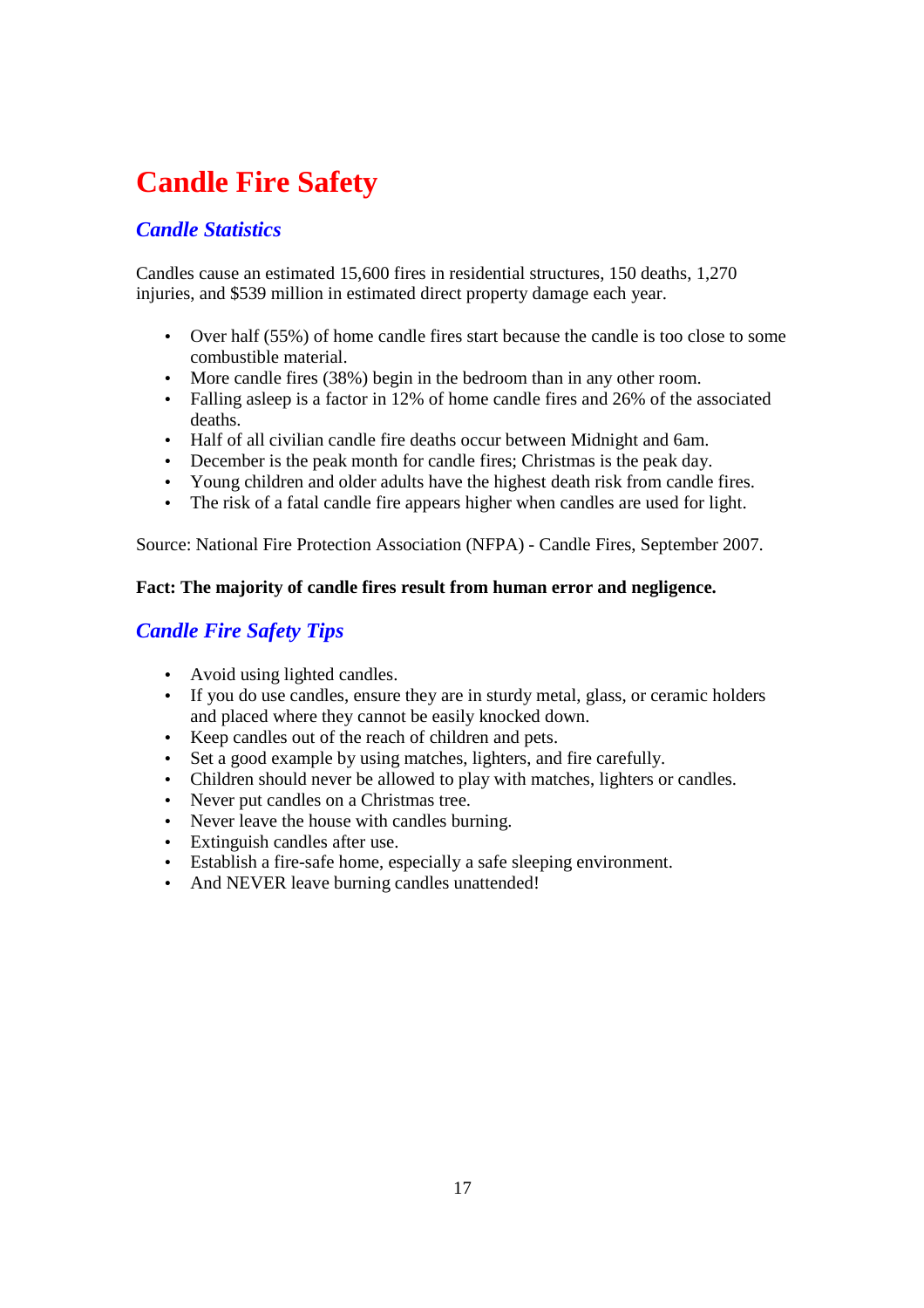## **Cooking Fire Safety**

Many families gather in the kitchen to spend time together, but it can be one of the most hazardous rooms in the house if you don't practice safe cooking behaviors. Cooking equipment, most often a range or stovetop, is the leading cause of reported home fires and home fire injuries in the United States. Cooking equipment is also the leading cause of unreported fires and associated injuries.

It's a recipe for serious injury or even death to wear loose clothing (especially hanging sleeves), walk away from a cooking pot on the stove, or leave flammable materials, such as potholders or paper towels, around the stove. Whether you are cooking the family holiday dinner or a snack for the children, practicing safe cooking behaviors will help keep you and your family safe.

## **Safe Cooking Behaviors**

## *Choose the Right Equipment and Use It Properly*

- Always use cooking equipment tested and approved by a recognized testing facility.
- Follow manufacturers' instructions and code requirements when installing and operating cooking equipment.
- Plug microwave ovens and other cooking appliances directly into an outlet. Never use an extension cord for a cooking appliance, as it can overload the circuit and cause a fire.

## *Use Barbecue Grills Safely*

- Position the grill well away from siding, deck railings, and out from under eaves and overhanging branches.
- Place the grill a safe distance from lawn games, play areas, and foot traffic.
- Keep children and pets away from the grill area by declaring a 3-foot "kid-free zone" around the grill.
- Put out several long-handled grilling tools to give the chef plenty of clearance from heat and flames when cooking food.
- Periodically remove grease or fat buildup in trays below grill so it cannot be ignited by a hot grill.
- Use only outdoors! If used indoors, or in any enclosed spaces, such as tents, barbecue grills pose both a fire hazard and the risk of exposing occupants to carbon monoxide.

### **Charcoal Grills**

Purchase the proper starter fluid and store out of reach of children and away from heat sources.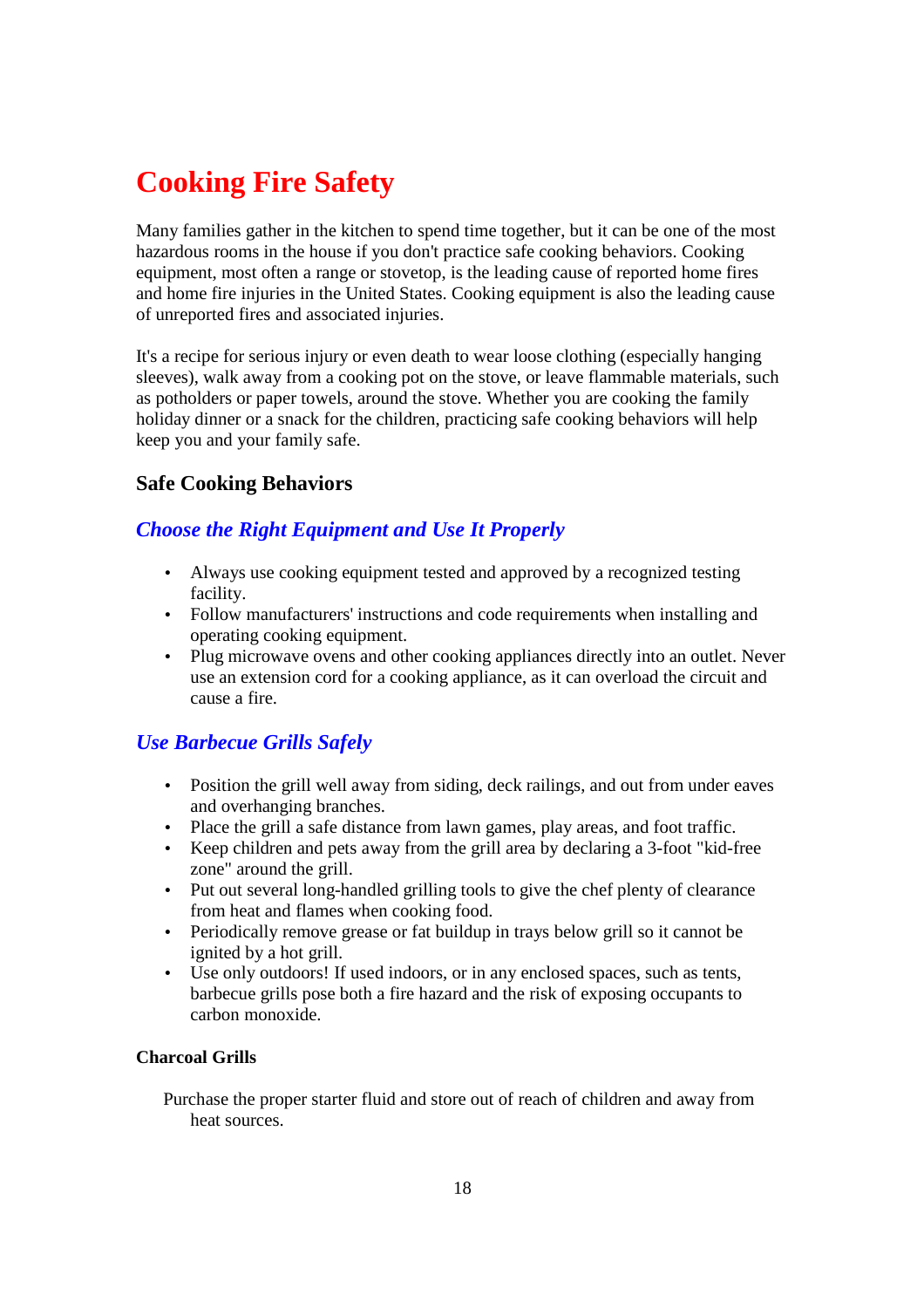Never add charcoal starter fluid when coals or kindling have already been ignited, and never use any flammable or combustible liquid other than charcoal starter fluid to get the fire going.

### **Propane Grills**

- Check the propane cylinder hose for leaks before using it for the first time each year. A light soap and water solution applied to the hose will reveal escaping propane quickly by releasing bubbles.
- If you determined your grill has a gas leak by smell or the soapy bubble test and there is no flame:
	- o Turn off the propane tank and grill.
	- o If the leak stops, get the grill serviced by a professional before using it again.
	- o If the leak does not stop, call the fire department.
- If you smell gas while cooking, immediately get away from the grill and call the fire department. Do not attempt to move the grill.
- All propane cylinders manufactured after April 2002 must have overfill protection devices (OPD). OPDs shut off the flow of propane before capacity is reached, limiting the potential for release of propane gas if the cylinder heats up. OPDs are easily identified by their triangular-shaped hand wheel.
- Use only equipment bearing the mark of an independent testing laboratory. Follow the manufacturers' instructions on how to set up the grill and maintain it.
- Never store propane cylinders in buildings or garages. If you store a gas grill inside during the winter, disconnect the cylinder and leave it outside.

## *Watch What You Heat*

- The leading cause of fires in the kitchen is unattended cooking.
- Stay in the kitchen when you are frying, grilling, or broiling food. If you leave the kitchen for even a short period of time, turn off the stove.
- If you are simmering, baking, roasting, or boiling food, check it regularly, remain in the home while food is cooking, and use a timer to remind you that you're cooking.
- Stay alert! To prevent cooking fires, you have to be alert. You won't be if you are sleepy, have been drinking alcohol, or have taken medicine that makes you drowsy.

## *Keep Things That Can Catch Fire and Heat Sources Apart*

- Keep anything that can catch fire potholders, oven mitts, wooden utensils, paper or plastic bags, food packaging, towels, or curtains - away from your stovetop.
- Keep the stovetop, burners, and oven clean.
- Keep pets off cooking surfaces and nearby countertops to prevent them from knocking things onto the burner.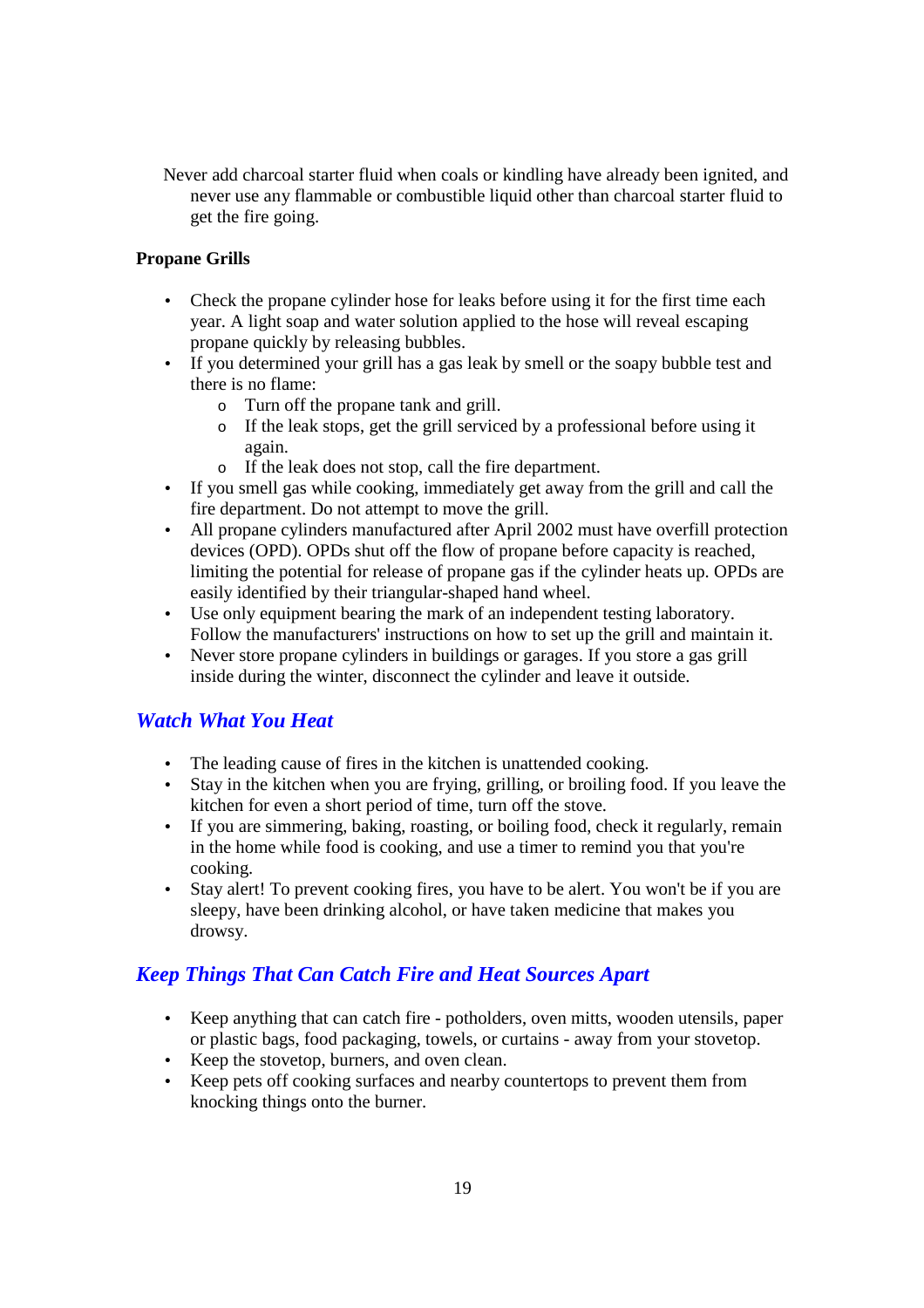• Wear short, close-fitting or tightly rolled sleeves when cooking. Loose clothing can dangle onto stove burners and catch fire if it comes into contact with a gas flame or electric burner.

## *If Your Clothes Catch Fire*

If your clothes catch fire, stop, drop, and roll. Stop immediately, drop to the ground, and cover face with hands. Roll over and over or back and forth to put out the fire. Immediately cool the burn with cool water for 3 to 5 minutes and then seek emergency medical care.

## *Use Equipment for Intended Purposes Only*

Cook only with equipment designed and intended for cooking, and heat your home only with equipment designed and intended for heating. There is additional danger of fire, injury, or death if equipment is used for a purpose for which it was not intended.

## *Protect Children from Scalds and Burns*

- Young children are at high risk of being burned by hot food and liquids. Keep children away from cooking areas by enforcing a "kid-free zone" of 3 feet (1 meter) around the stove.
- Keep young children at least 3 feet (1 meter) away from any place where hot food or drink is being prepared or carried. Keep hot foods and liquids away from table and counter edges.
- When young children are present, use the stove's back burners whenever possible.
- Never hold a child while cooking, drinking, or carrying hot foods or liquids.
- Teach children that hot things burn.
- When children are old enough, teach them to cook safely. Supervise them closely.

## *Prevent Scalds and Burns*

- To prevent spills due to overturn of appliances containing hot food or liquids, use the back burner when possible and/or turn pot handles away from the stove's edge. All appliance cords need to be kept coiled and away from counter edges.
- Use oven mitts or potholders when moving hot food from ovens, microwave ovens, or stovetops. Never use wet oven mitts or potholders as they can cause scald burns.
- Replace old or worn oven mitts.
- Treat a burn right away, putting it in cool water. Cool the burn for 3 to 5 minutes. If the burn is bigger than your fist or if you have any questions about how to treat it, seek medical attention right away.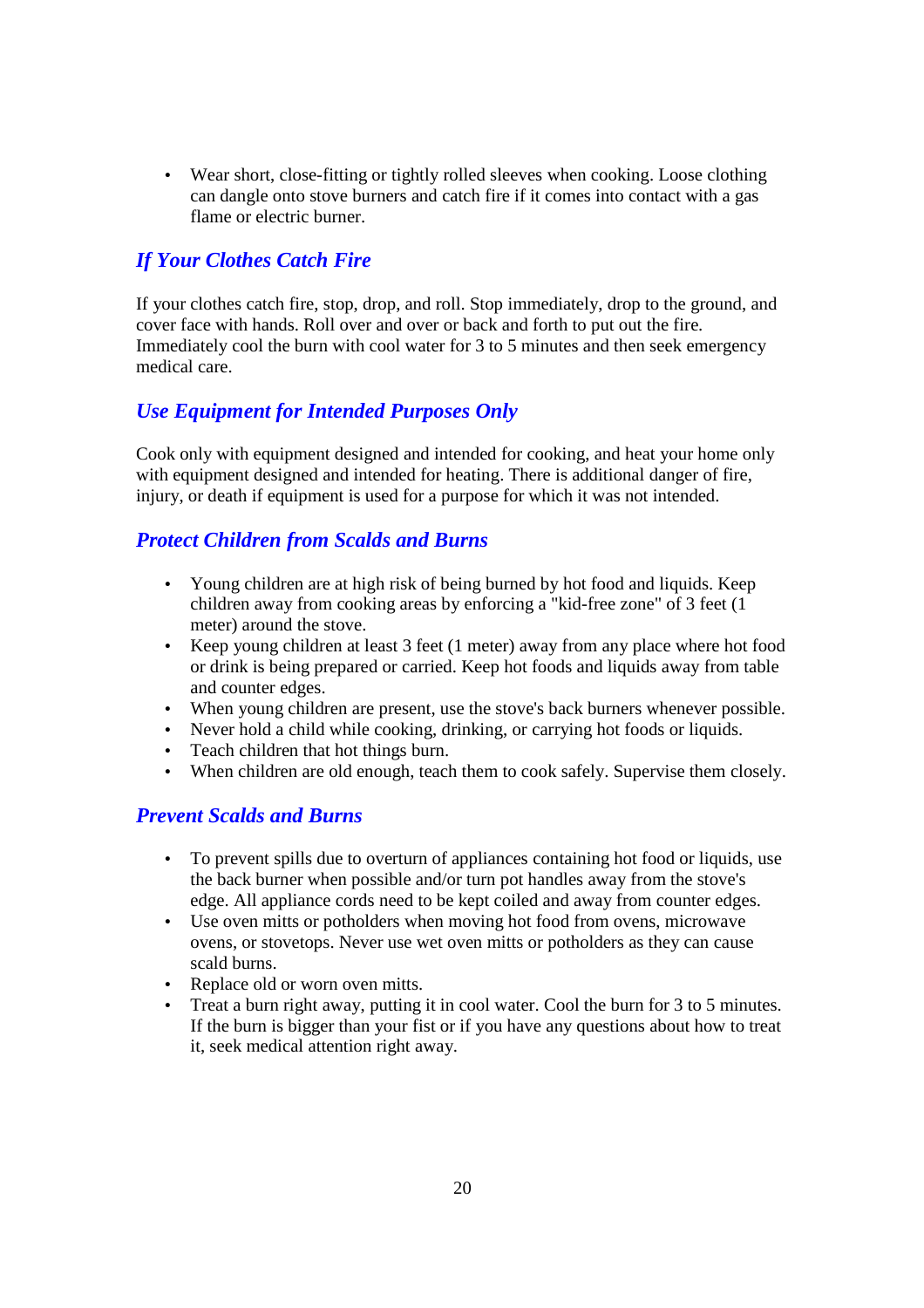## *Install and Use Microwave Ovens Safely*

- Place or install the microwave oven at a safe height, within easy reach of all users. The face of the person using the microwave oven should always be higher than the front of the microwave oven door. This is to prevent hot food or liquid from spilling onto a user's face or body from above and to prevent the microwave oven itself from falling onto a user.
- Never use aluminum foil or metal objects in a microwave oven. They can cause a fire and damage the oven.
- Heat food only in containers or dishes that are safe for microwave use.
- Open heated food containers slowly away from the face to avoid steam burns. Hot steam escaping from the container or food can cause burns.
- Foods heat unevenly in microwave ovens. Stir and test before eating.

## *How and When to Fight Cooking Fires*

- When in doubt, just get out. When you leave, close the door behind you to help contain the fire. Call 9-1-1 or the local emergency number after you leave.
- If you do try to fight the fire, be sure others are already getting out and you have a clear path to the exit.
- Always keep an oven mitt and a lid nearby when you are cooking. If a small grease fire starts in a pan, smother the flames by carefully sliding the lid over the pan (make sure you are wearing the oven mitt). Turn off the burner. Do not move the pan. To keep the fire from restarting, leave the lid on until the pan is completely cool.
- In case of an oven fire, turn off the heat and keep the door closed to prevent flames from burning you or your clothing.
- If you have a fire in your microwave oven, turn it off immediately and keep the door closed. Never open the door until the fire is completely out. Unplug the appliance if you can safely reach the outlet.
- After a fire, both ovens and microwaves should be checked and/or serviced before being used again.

## *Nuisance Smoke Alarms*

- Move smoke alarms farther away from kitchens according to manufacturers' instructions and/or install a smoke alarm with a pause button.
- If a smoke alarm sounds during normal cooking, press the pause button if the smoke alarm has one. Open the door or window or fan the area with a towel to get the air moving. Do not disable the smoke alarm or take out the batteries.
- Treat every smoke alarm activation as a likely fire and react quickly and safely to the alarm.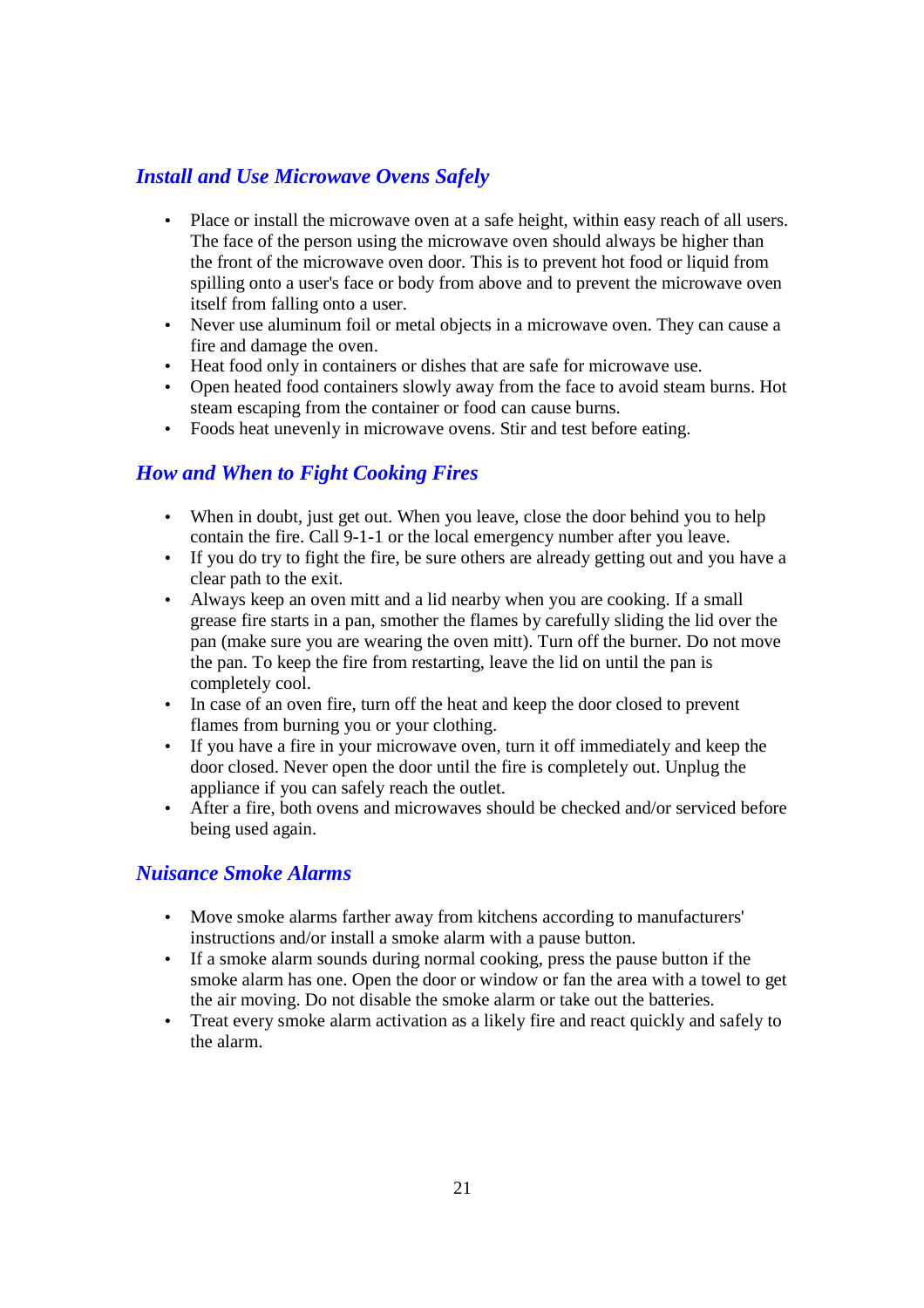## **Heating Fire Safety**

Each year fire claims the lives of 4,000 Americans, injures 20,000, and causes billions of dollars worth of damage. People living in rural areas are more than twice as likely to die in a fire than those living in mid-sized cities or suburban areas. The misuse of wood stoves, portable space heaters and kerosene heaters are especially common risks in rural areas.

The United States Fire Administration (USFA) believes rural fire problems can be reduced by teaching people to recognize the hazards. By following some of the outlined precautionary steps, individuals can greatly reduce their chances of becoming a fire casualty.

#### *Wood Stoves*

Wood stoves cause over 4,000 residential fires every year. Carefully follow the manufacturer's installation and maintenance instructions. Look for solid construction, such as plate steel or cast iron metal. Check for cracks and inspect legs, hinges and door seals for smooth joints and seams. Use only seasoned wood for fuel, not green wood, artificial logs, or trash. Inspect and clean your pipes and chimneys annually and check monthly for damage or obstructions. Be sure to keep combustible objects at least three feet away from your wood stove.

## *Electric Space Heaters*

Buy only heaters with the Underwriter's Laboratory (UL) safety listing. Check to make sure it has a thermostat control mechanism, and will switch off automatically if the heater falls over. Heaters are not dryers or tables; don't dry clothes or store objects on top of your heater. Space heaters need space; keep combustibles at least three feet away from each heater. Always unplug your electric space heater when not in use.

#### *Kerosene Heaters*

Buy only UL-listed heaters and check with your local fire department on the legality of kerosene heater use in your community. Never fill your heater with gasoline or camp stove fuel; both flare-up easily. Only use crystal clear K-1 kerosene. Never overfill any portable heater. Use the kerosene heater in a well ventilated room.

### *Fireplaces*

Fireplaces regularly build up creosote in their chimneys. They need to be cleaned out frequently and chimneys should be inspected for obstructions and cracks to prevent deadly chimney and roof fires. Check to make sure the damper is open before starting any fire. Never burn trash, paper or green wood in your fireplace. These materials cause heavy creosote buildup and are difficult to control. Use a screen heavy enough to stop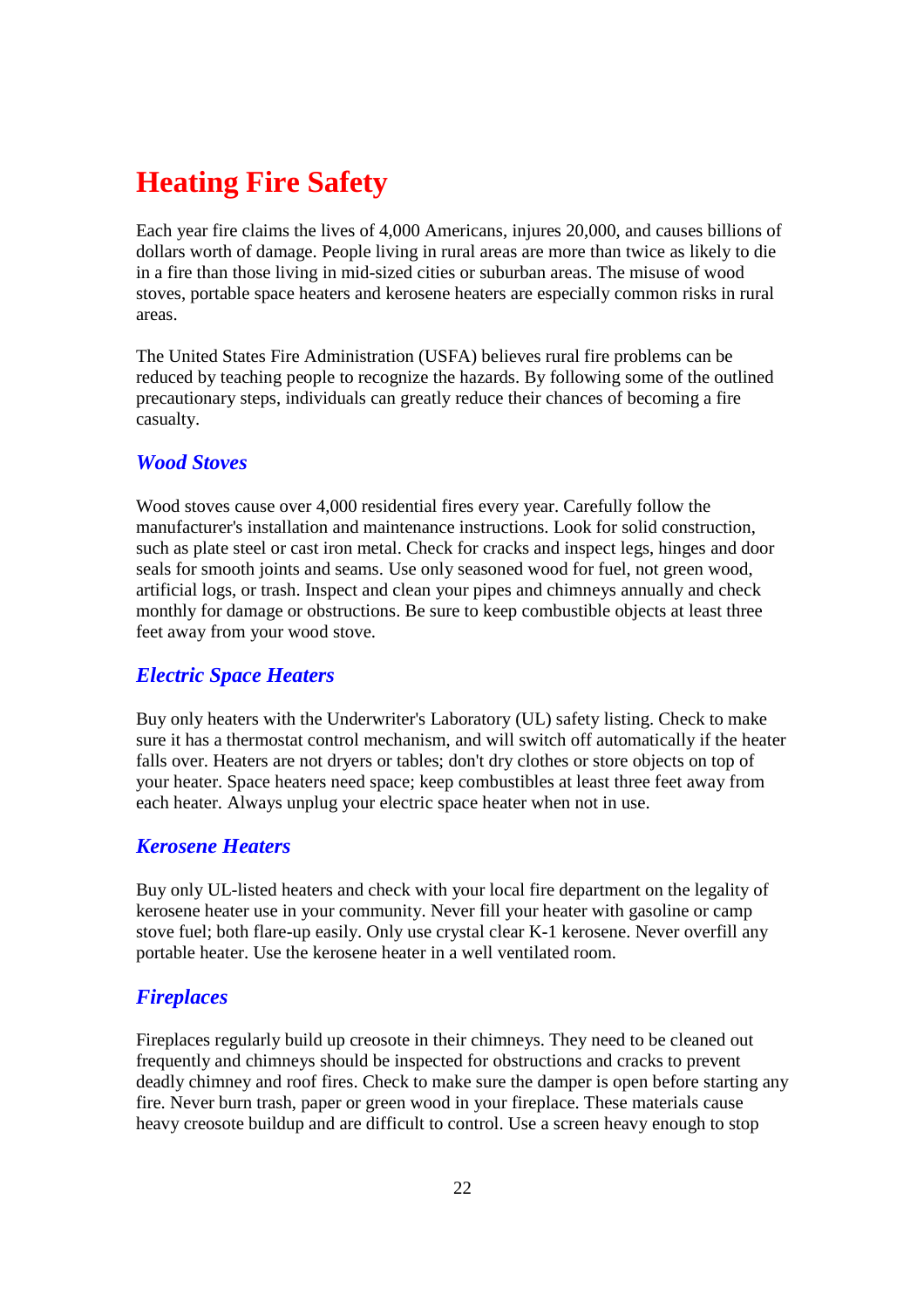rolling logs and big enough to cover the entire opening of the fireplace to catch flying sparks. Don't wear loose-fitting clothes near any open flame. Make sure the fire is completely out before leaving the house or going to bed. Store cooled ashes in a tightly sealed metal container outside the home.

Finally, having a working smoke alarm dramatically increases your chances of surviving a fire. And remember to practice a home escape plan frequently with your family.

## *Keep Fireplaces and Wood Stoves Clean*

- Have your chimney or wood stove inspected and cleaned annually by a certified chimney specialist.
- Clear the area around the hearth of debris, decorations and flammable materials.
- Always use a metal mesh screen with fireplaces. Leave glass doors open while burning a fire.
- Install stovepipe thermometers to help monitor flue temperatures.
- Keep air inlets on wood stoves open, and never restrict air supply to fireplaces. Otherwise you may cause creosote buildup that could lead to a chimney fire.
- Use fire-resistant materials on walls around wood stoves.

## *Safely Burn Fuels*

- Never use flammable liquids to start a fire.
- Use only seasoned hardwood. Soft, moist wood accelerates creosote buildup.
- Build small fires that burn completely and produce less smoke.
- Never burn cardboard boxes, trash or debris in your fireplace or wood stove.
- When building a fire, place logs at the rear of the fireplace on an adequate supporting grate.
- Never leave a fire in the fireplace unattended. Extinguish the fire before going to bed or leaving the house.
- Soak hot ashes in water and place them in a metal container outside your home.

## *Protect the Outside of Your Home*

- Stack firewood outdoors at least 30 feet away from your home.
- Keep the roof clear of leaves, pine needles and other debris.
- Cover the chimney with a mesh screen spark arrester.
- Remove branches hanging above the chimney, flues or vents.

## *Protect the Inside of Your Home*

- Install smoke alarms on every level of your home. Test them monthly and change the batteries at least once a year. Consider installing the new long life smoke alarms.
- Provide proper venting systems for all heating equipment.
- Extend all vent pipes at least three feet above the roof.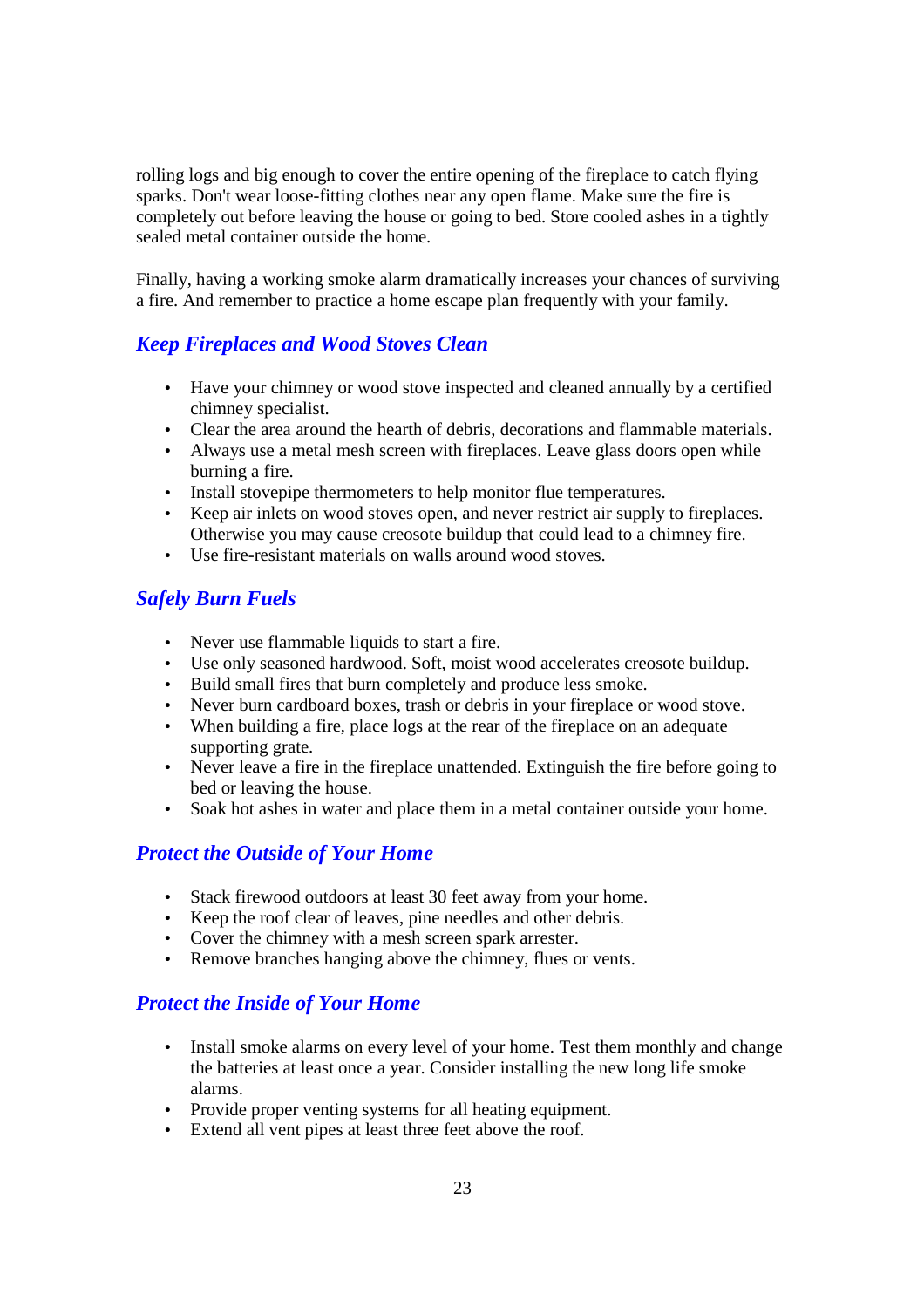## **Electrical Fire Safety**

Electrical fires in our homes claim the lives of 485 Americans each year and injure 2,305 more. Some of these fires are caused by electrical system failures and appliance defects, but many more are caused by the misuse and poor maintenance of electrical appliances, incorrectly installed wiring, and overloaded circuits and extension cords.

The United States Fire Administration (USFA) would like consumers to know that there are simple steps you can take to prevent the loss of life and property resulting from electrical fires.

## *The Problem*

During a typical year, home electrical problems account for 67,800 fires, 485 deaths, and \$868 million in property losses. Home electrical wiring causes twice as many fires as electrical appliances.

#### *The Facts*

December is the most dangerous month for electrical fires. Fire deaths are highest in winter months which call for more indoor activities and increase in lighting, heating, and appliance use. Most electrical wiring fires start in the bedroom.

#### *The Cause*

#### **Electrical Wiring**

Most electrical fires result from problems with "fixed wiring" such as faulty electrical outlets and old wiring. Problems with cords and plugs, such as extension and appliance cords, also cause many home electrical fires. In urban areas, faulty wiring accounts for 33% of residential electrical fires. Many avoidable electrical fires can be traced to misuse of electric cords, such as

overloading circuits, poor maintenance and running the cords under rugs or in high traffic areas.

#### **Home Appliances**

The home appliances most often involved in electrical fires are electric stoves and ovens, dryers, central heating units, televisions, radios and record players.

#### *Safety Precautions*

- Routinely check your electrical appliances and wiring.
- Frayed wires can cause fires. Replace all worn, old or damaged appliance cords immediately.
- Use electrical extension cords wisely and don't overload them.
- Keep electrical appliances away from wet floors and counters; pay special care to electrical appliances in the bathroom and kitchen.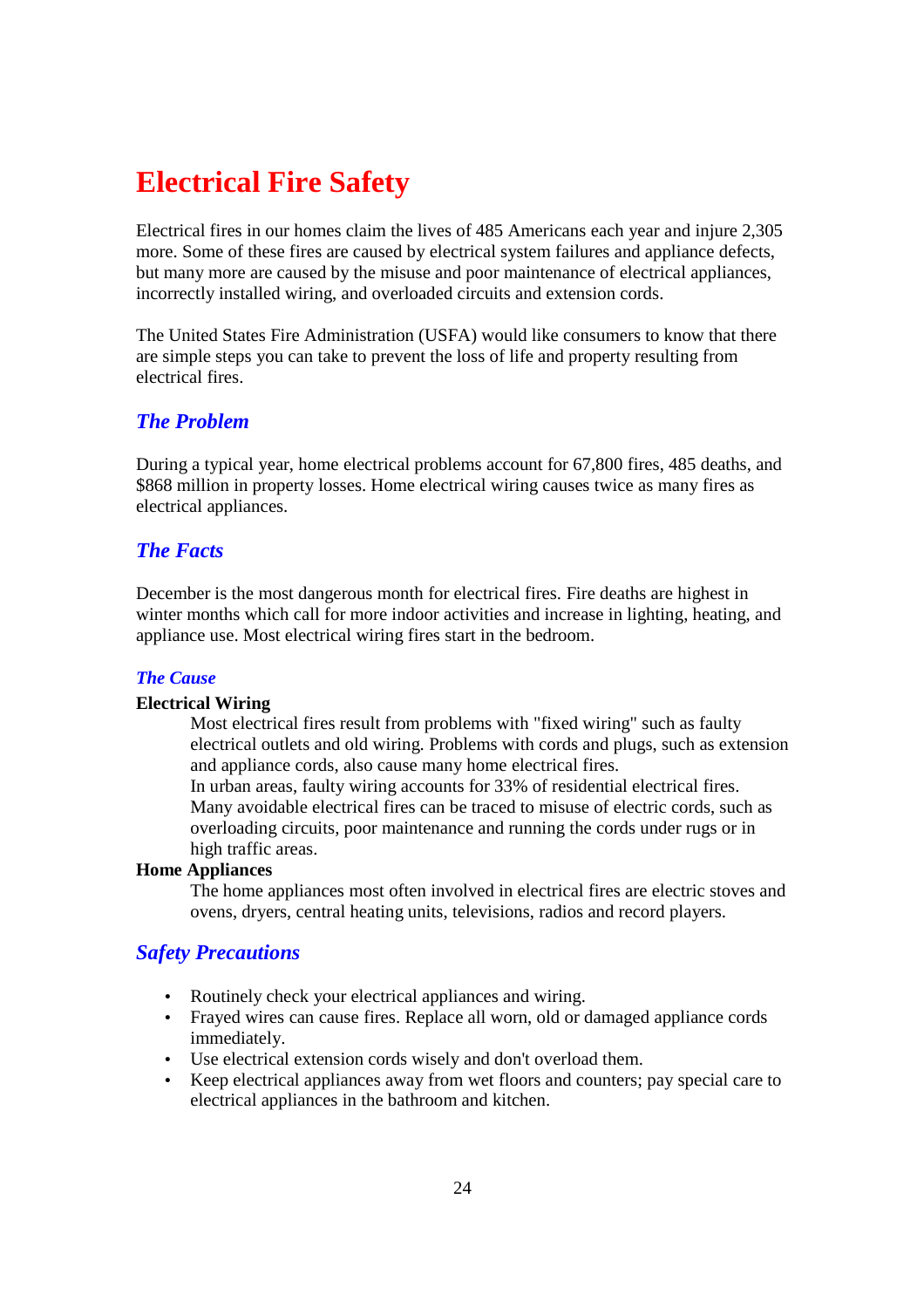- When buying electrical appliances look for products which meet the Underwriter's Laboratory (UL) standard for safety.
- Don't allow children to play with or around electrical appliances like space heaters, irons and hair dryers.
- Keep clothes, curtains and other potentially combustible items at least three feet from all heaters.
- If an appliance has a three-prong plug, use it only in a three-slot outlet. Never force it to fit into a two-slot outlet or extension cord.
- Never overload extension cords or wall sockets. Immediately shut off, then professionally replace, light switches that are hot to the touch and lights that flicker. Use safety closures to "child-proof" electrical outlets.
- Check your electrical tools regularly for signs of wear. If the cords are frayed or cracked, replace them. Replace any tool if it causes even small electrical shocks, overheats, shorts out or gives off smoke or sparks.

Finally, having a working smoke alarm dramatically increases your chances of surviving a fire. And remember to practice a home escape plan frequently with your family.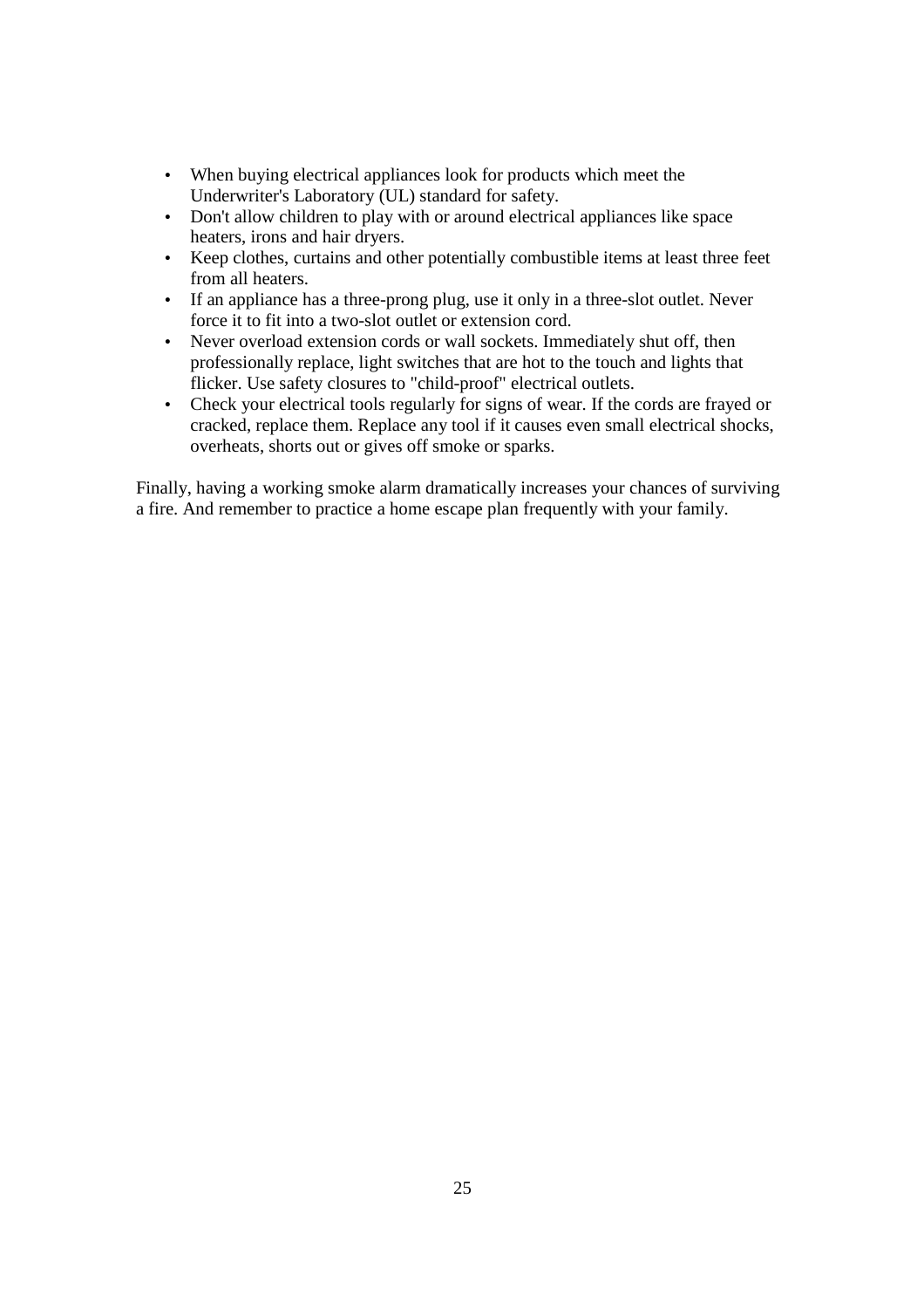## **Smoking Fire Safety**

Every year, almost 1,000 smokers and non-smokers are killed in home fires caused by cigarettes and other smoking materials. The U.S. Fire Administration is working to help prevent home fire deaths and injuries caused by smoking materials. Fires caused by cigarettes and other smoking materials are *preventable*. You *can* make a difference!

If you smoke or live with someone who smokes, learn the facts. A lit cigarette accidentally dropped onto a chair or bed, or hot cigarette ashes or matches tossed away before they are completely out, can cause a large fire in seconds.

Putting out a cigarette the right way only takes seconds, too. It is up to you to make sure your cigarette is put out, all the way, every time.

One-in-four people killed in home fires is not the smoker whose cigarette caused the fire.

- More than one third were children of the smokers.
- Twenty-five percent were neighbors or friends of the smokers.

## *Smoking & Home Fire Action Steps*

- If you smoke, smoke outside.
- Wherever you smoke, use deep, sturdy ashtrays.
- Make sure cigarettes and ashes are out.
- Check for cigarette butts.
- Never smoke in a home where oxygen is used.
- If you smoke, fire-safe cigarettes are better.
- Be alert!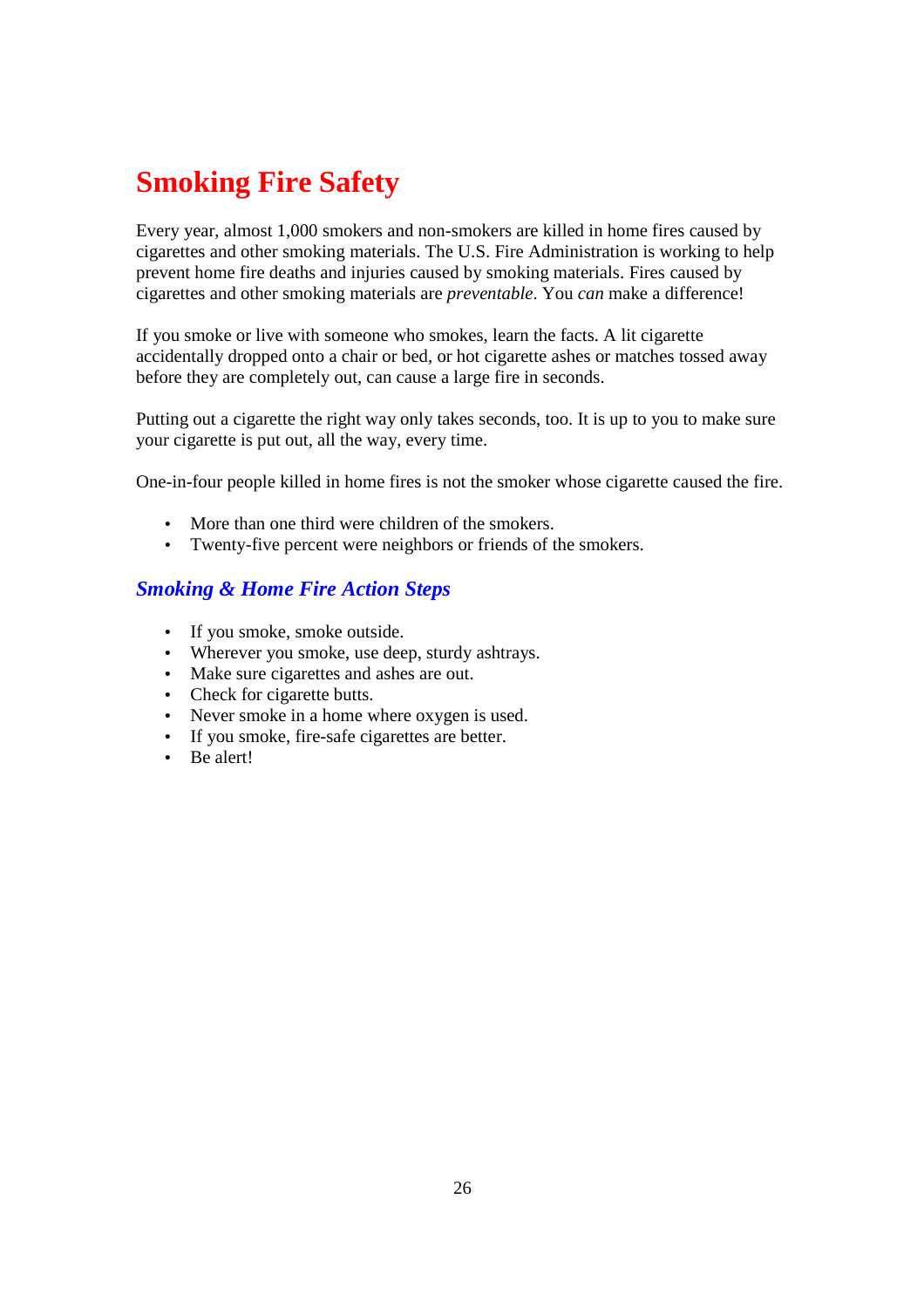## **Bedroom Fire Safety**

Each year, fire claims the lives of 4,000 Americans and injures approximately 20,000. Bedrooms are a common area of fire origin. Nearly 600 lives are lost to fires that start in bedrooms. Many of these fires are caused by misuse or poor maintenance of electrical devices, such as overloading extension cords or using portable space heaters too close to combustibles. Many other bedroom fires are caused by children who play with matches and lighters, careless smoking among adults, and arson.

## *Kids and Fire: A Bad Match*

Children are one of the highest risk groups for deaths in residential fires. At home, children usually play with fire - lighters, matches and other ignitables - in bedrooms, in closets, and under beds. These are "secret" places where there are a lot of things that catch fire easily.

- Children of all ages set over 35,000 fires annually.
- Every year over 400 children nine years and younger die in home fires.
- Keep matches and lighters locked up and away from children. Check under beds and in closets for burnt matches, evidence your child may be playing with matches.
- Teach your child that fire is a tool, not a toy.

## *Appliances Need Special Attention*

Bedrooms are the most common room in the home where electrical fires start. Electrical fires are a special concern during winter months which call for more indoor activities and increases in lighting, heating, and appliance use.

- Do not trap electric cords against walls where heat can build up.
- Take extra care when using portable heaters. Keep bedding, clothes, curtains and other combustible items at least three feet away from space heaters.
- Only use lab-approved electric blankets and warmers. Check to make sure the cords are not frayed.

## *Tuck Yourself In For A Safe Sleep*

- Never smoke in bed.
- Replace mattresses made before the 2007 Federal Mattress Flammability Standard. Mattresses made since then are required by law to be safer.

Finally, having working smoke alarms dramatically increases your chances of surviving a fire. Place at least one smoke alarm on each level of your home and in halls outside bedrooms. And remember to practice a home escape plan frequently with your family.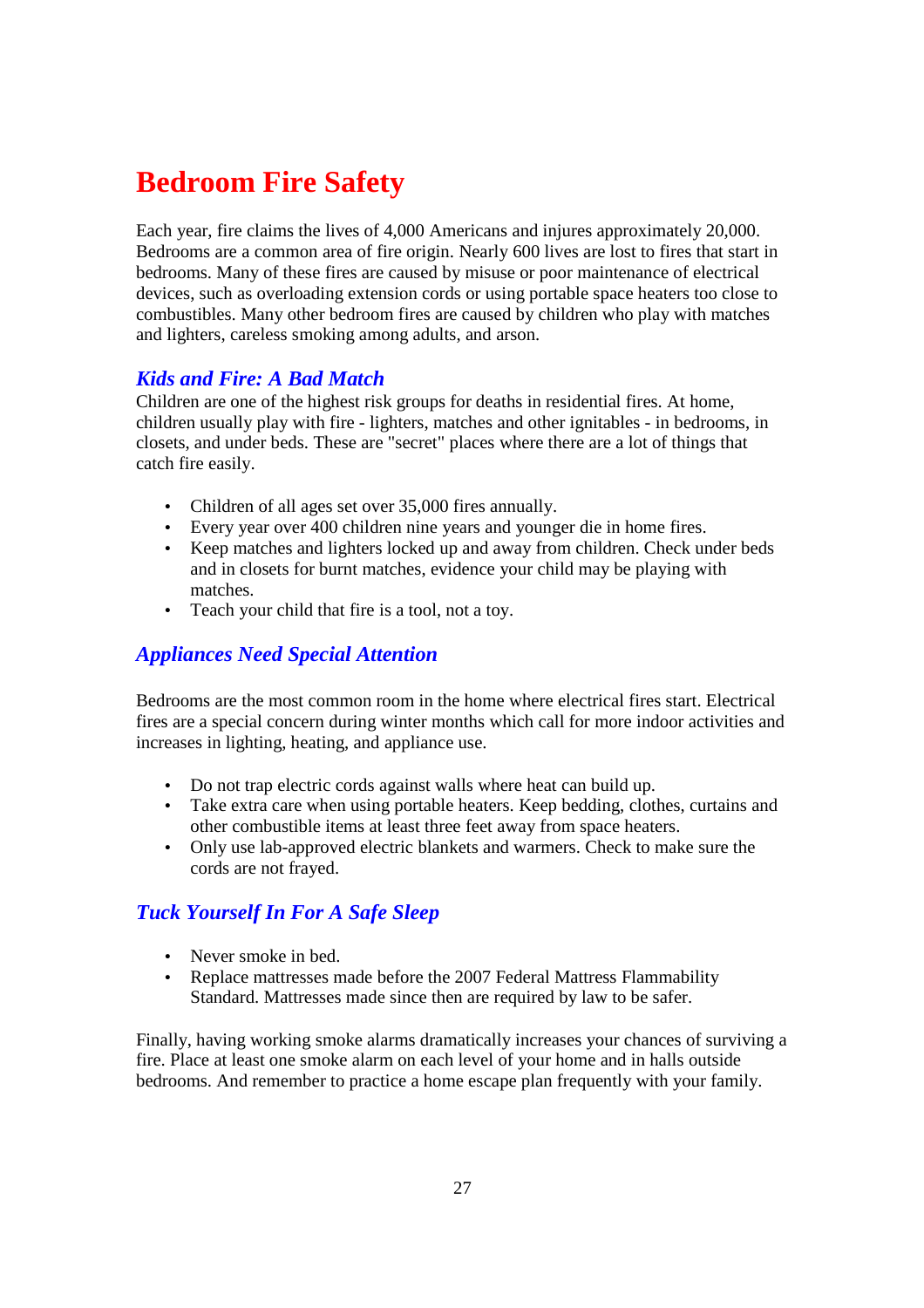## **Holiday Fire Safety**

Each year fires occurring during the holiday season claim the lives of over 400 people, injure 1,650 more, and cause over \$990 million in damage. According to the United States Fire Administration (USFA), there are simple life-saving steps you can take to ensure a safe and happy holiday. By following some of the outlined precautionary tips, individuals can greatly reduce their chances of becoming a holiday fire casualty.

## *Preventing Christmas Tree Fires*

## **Water That Tree!**

What's a holiday party or even the traditional Christmas morning scene itself without a beautifully decorated tree? If your household, as those of more than 33 million other American homes, includes a natural tree in its festivities, take to heart the sales person's suggestion—"Keep the tree watered." That's good advice and not just to create a fragrant indoor winter wonderland atmosphere. Christmas trees account for 200 fires annually, resulting in 6 deaths, 25 injuries and more than \$6 million in property damage. Typically shorts in electrical lights or open flames from candles, lighters or matches start tree fires. Well-watered trees are not a problem. Dry and neglected trees can be.

The Building and Fire Research Laboratory of the National Institute of Standards and Technology performed a that illustrates what happens when fire touches a dry tree. Within three seconds of ignition, the dry Scotch pine is completely ablaze. At five seconds, the fire extends up the tree and black smoke with searing gases streaks across the ceiling. Fresh air near the floor feeds the fire. The sofa, coffee table and the carpet ignite prior to any flame contact. Within 40 seconds "flashover" occurs - that's when an entire room erupts into flames, oxygen is depleted and dense, deadly toxic smoke engulfs the scene.

Wet trees tell a different story. For comparative purposes, the NIST fire safety engineers selected a green Scotch pine, had it cut in their presence, had an additional two inches cut from the trunk's bottom, and placed the tree in a stand with at least a 7.6 liter water capacity. The researchers maintained the Scotch pine's water on a daily basis. A single match could not ignite the tree. A second attempt in which an electric current ignited an entire matchbook failed to fire the tree. Finally they applied an open flame to the tree using a propane torch. The branches ignited briefly, but self-extinguished when the researchers removed the torch from the branches. As NIST fire safety engineers say: REMEMBER, A WET TREE IS A SAFE TREE!

#### • **Selecting a Tree for the Holiday**

Needles on fresh trees should be green and hard to pull back from the branches, and the needle should not break if the tree has been freshly cut. The trunk should be sticky to the touch. Old trees can be identified by bouncing the tree trunk on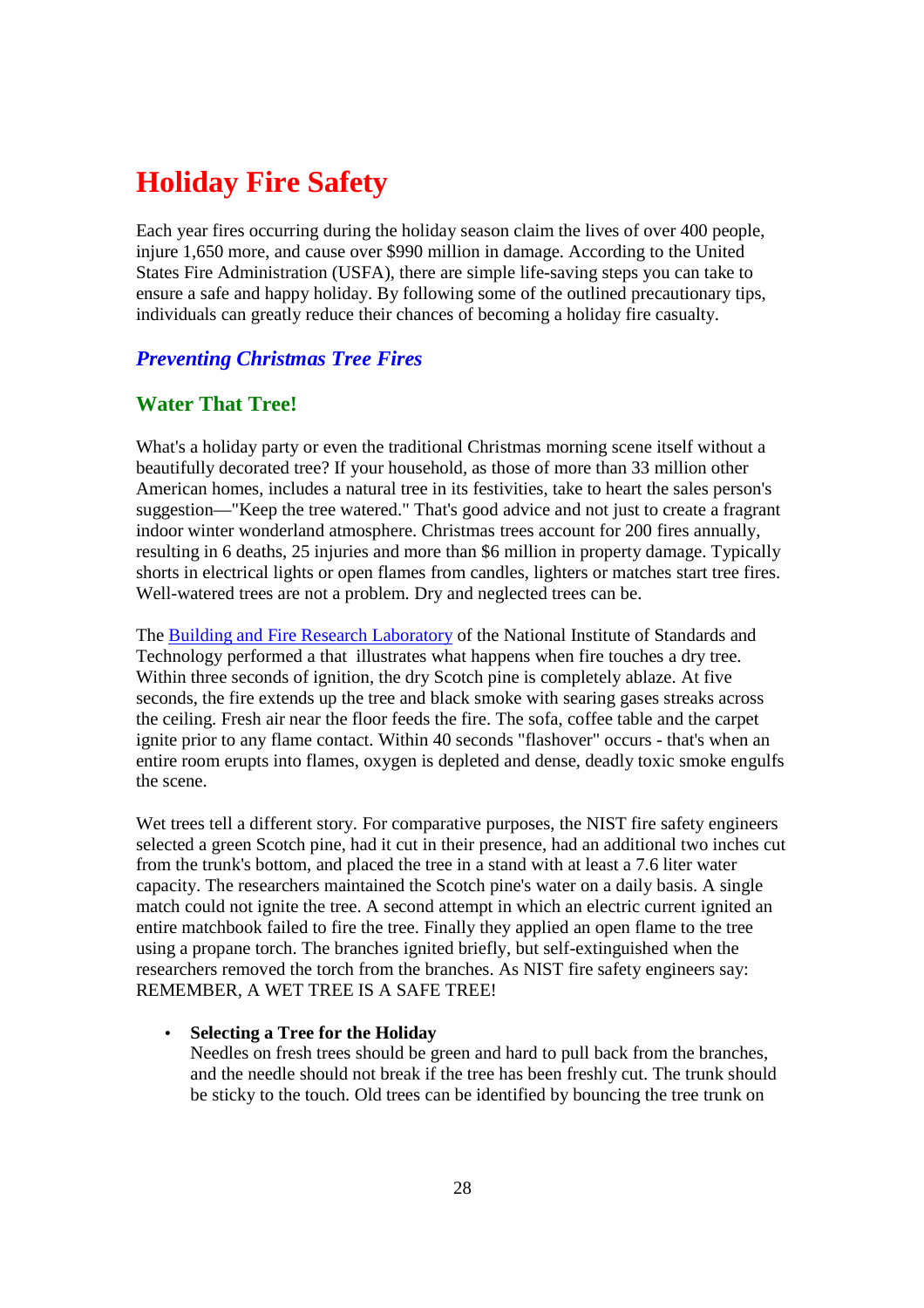the ground. If many needles fall off, the tree has been cut too long, has probably dried out, and is a fire hazard.

• **Caring for Your Tree**

Do not place your tree close to a heat source, including a fireplace or heat vent. The heat will dry out the tree, causing it to be more easily ignited by heat, flame or sparks. Be careful not to drop or flick cigarette ashes near a tree. Do not put your live tree up too early or leave it up for longer than two weeks. Keep the tree stand filled with water at all times.

### • **Disposing of Your Tree**

Never put tree branches or needles in a fireplace or woodburning stove. When the tree becomes dry, discard it promptly. The best way to dispose of your tree is by taking it to a recycling center or having it hauled away by a community pick-up service.

## *Holiday Lights*

• **Maintain Your Holiday Lights**

Inspect holiday lights each year for frayed wires, bare spots, gaps in the insulation, broken or cracked sockets, and excessive kinking or wear before putting them up. Use only lighting listed by an approved testing laboratory.

- **Do Not Overload Electrical Outlets** Do not link more than three light strands, unless the directions indicate it is safe. Connect strings of lights to an extension cord before plugging the cord into the outlet. Make sure to periodically check the wires - they should not be warm to the touch.
- **Do Not Leave Holiday Lights on Unattended**

## *Holiday Decorations*

- **Use Only Nonflammable Decorations** All decorations should be nonflammable or flame-retardant and placed away from heat vents.
- **Never Put Wrapping Paper in a Fireplace** It can result in a very large fire, throwing off dangerous sparks and embers and may result in a chimney fire.
- **Artificial Christmas Trees** If you are using a metallic or artificial tree, make sure it is flame retardant.

## *Candle Care*

• **Avoid Using Lit Candles**

If you do use them, make sure they are in stable holders and place them where they cannot be easily knocked down. Never leave the house with candles burning.

• **Never Put Lit Candles on a Tree** Do not go near a Christmas tree with an open flame - candles, lighters or matches.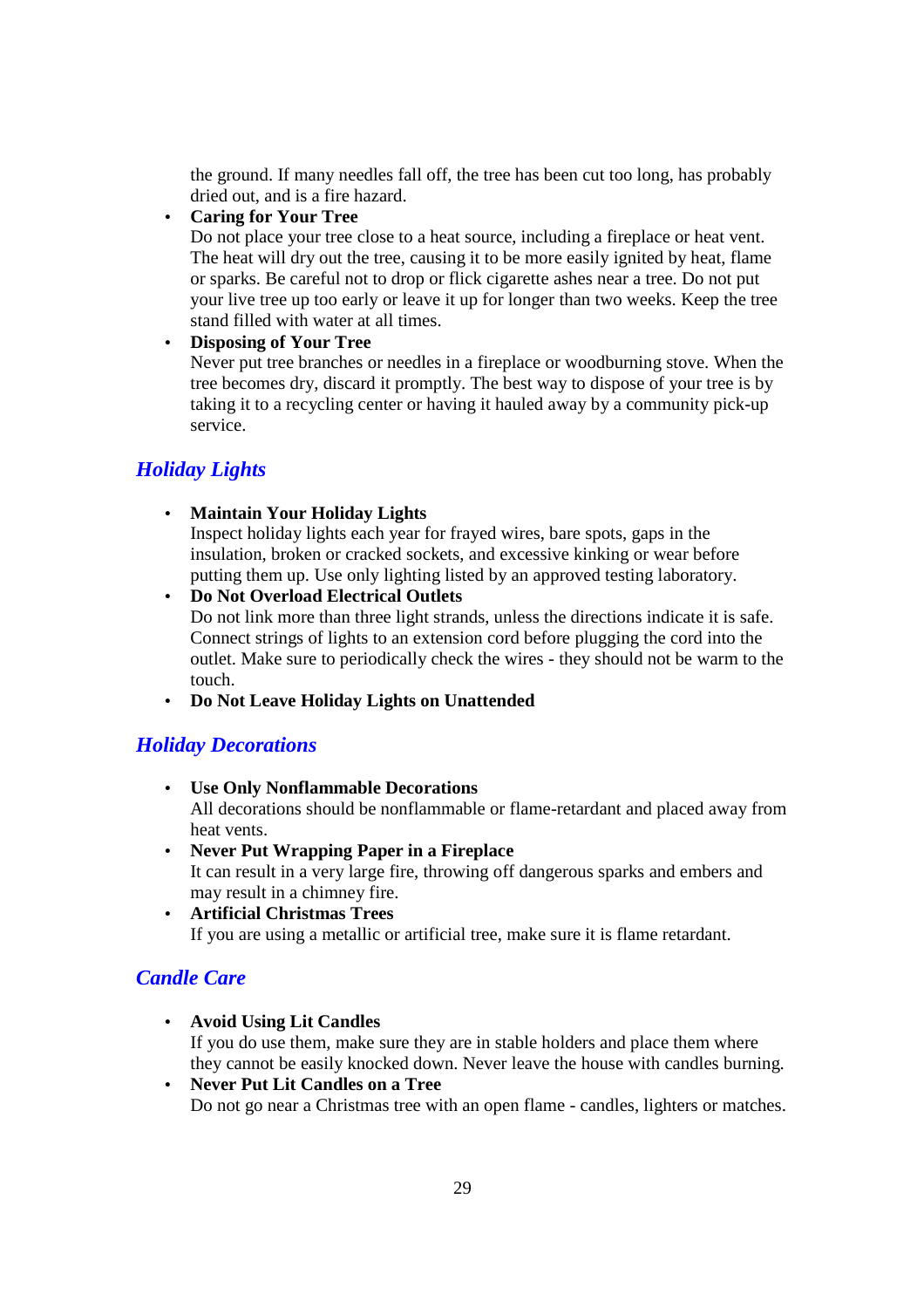## *Fireworks Safety*

- The best way to enjoy fireworks is to visit public fireworks displays put on by professionals who know how to safely handle fireworks.
- If you plan to use fireworks, make sure they are legal in your area.
- Never light fireworks indoors or near dry grass.
- Always have a bucket of water and/or a fire extinguisher nearby. Know how to operate the fire extinguisher properly.
- Do not wear loose clothing while using fireworks.
- Stand several feet away from lit fireworks. If a devise does not go off, do not stand over it to investigate it. Put it out with water and dispose of it.
- Always read the directions and warning labels on fireworks. If a devise is not marked with the contents, direction and a warning label, do not light it.
- Supervise children around fireworks at all times.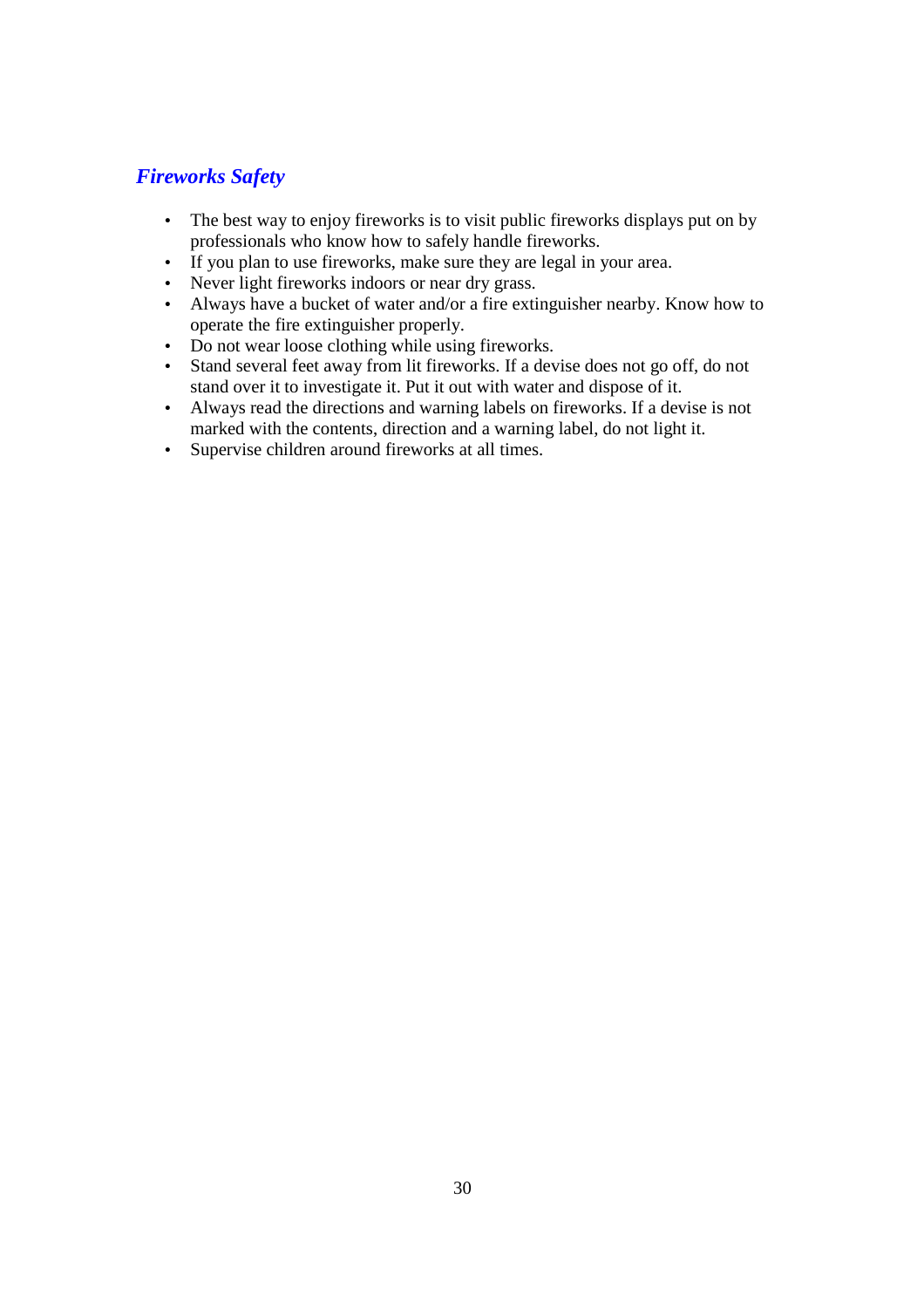## **Manufactured Home Fire Safety**

Fires in manufactured homes claim the lives of 345 Americans each year and injure 765 more. Many of these fires are caused by heating and electrical system malfunctions and improper storage of combustibles.

The United States Fire Administration (USFA) would like consumers to know that there are simple steps you can take to prevent the loss of life and property in home fires.

## **The Problem**

During a typical year, manufactured homes account for 17,700 fires, hundreds of deaths and \$155 million in property losses. Manufactured homes have a fire death rate per 100,000 housing units 32-50 percent higher than the rate for other dwellings.

### *The Facts*

Young children account for more than one-fifth of all fire deaths in manufactured homes. A recent study of rural fires showed that smoke alarms were less likely to be present or operating in manufactured homes.

## *The Cause*

Electrical system malfunctions and heating fires are the leading causes of fire in manufactured homes. Together, they account for one-third of manufactured housing fires. Electrical distribution fires occur nearly twice as often in manufactured homes as in oneand two-family dwellings.

#### *Safety Precautions*

- Have a minimum of two smoke alarms installed in your home regardless of sleeping space arrangements.
- Install smoke alarms in accordance with smoke alarm manufacturer guidelines. Test your smoke alarms once a month and replace the batteries at least once a year.
- Maintain your home heating system by having it serviced at least once a year by a professional.
- Do not store combustibles or flammables near heat sources.
- Never overload outlets, extension cords or electrical circuits. If the circuit breaker trips or fuses blow, immediately call a licensed electrician to check your system.
- Have an escape plan and practice escape routes with your family.
- Space heaters need their space. Do not place portable space heaters close to drapes, clothing or other combustible materials.
- Install skirting material to keep leaves and other debris and combustible items from blowing under your manufactured home.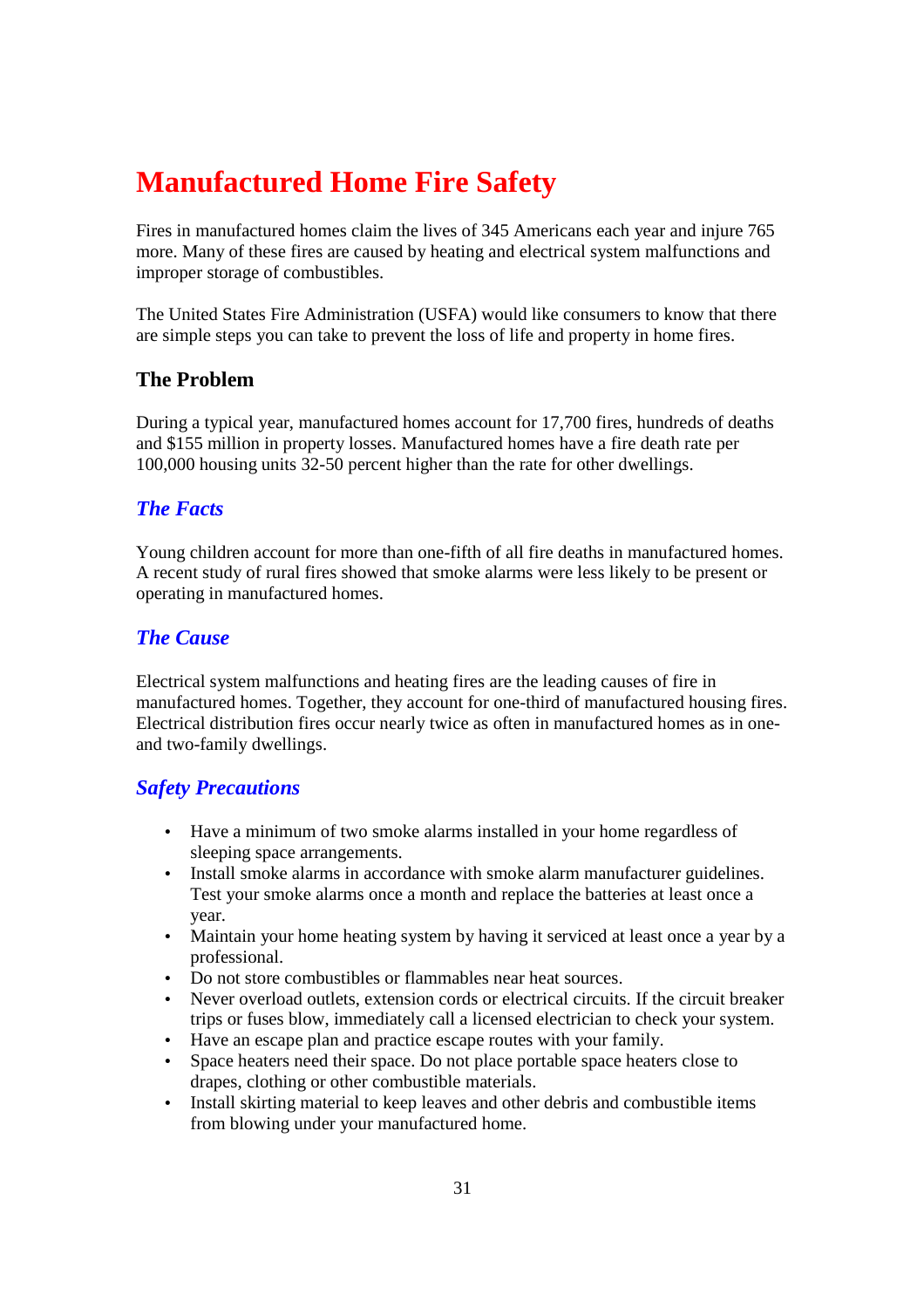- When considering a new home, ask if residential sprinklers are available as an option.
- If there is a fire get out immediately, go to a neighbor's and notify the fire department using the 911 system or the proper local emergency number in your area.

## *Planning Emergency Escape From Your Manufactured Home*

#### **Smoke Alarms are Life Savers**

The primary fire safety strategy for any home is to warn the occupants early. The best way to get the earliest warning of danger is by installing enough smoke alarms. Homes should have a smoke alarm near the bedrooms, but not so close to the kitchen that you have problems with alarms from cooking. It's a good idea to have a smoke alarm in each bedroom, especially if you sleep with the door closed.

#### **Planning Your Escape**

The other part of the fire safety plan is for everyone to get out quickly. When you are awakened in the middle of the night to a fire, your thinking may be confused, so it is important that you practice your escape plan ahead of time. That way, your whole family will know what to do. Manufactured homes have more ways to escape than most other homes. There are always two doors, and every bedroom has an emergency escape window. Make sure that everyone knows how to open the emergency windows so no time is wasted when fire strikes. These windows are labeled with operating instructions. Everyone in the family, as well as frequent visitors and babysitters, should practice the escape plan, including opening the escape windows.

#### **Can You Beat the Clock?**

Most people do not realize how quickly fires can grow. A home fire can become a killer in as little as 3 minutes. Can your family get out this fast? Consider that it may take one minute for the smoke alarm to sound and for you to recognize the danger. If you have young children or you are elderly and move more slowly, you may need another minute to get ready. This leaves only 1 minute for you all to get to an exit, open it, and get out. By practicing your escape, you can make every second count.

#### **Steps to a Safe Escape**

- 1. Have at least two working smoke alarms, test them monthly.
- 2. Plan two ways out of every room.
- 3. Practice your escape plan twice yearly.
- 4. Practice crawling low under smoke.
- 5. Have a pre-arranged meeting place outside your home.
- 6. Call the fire department from a neighbor's home.
- 7. Once outside, stay out.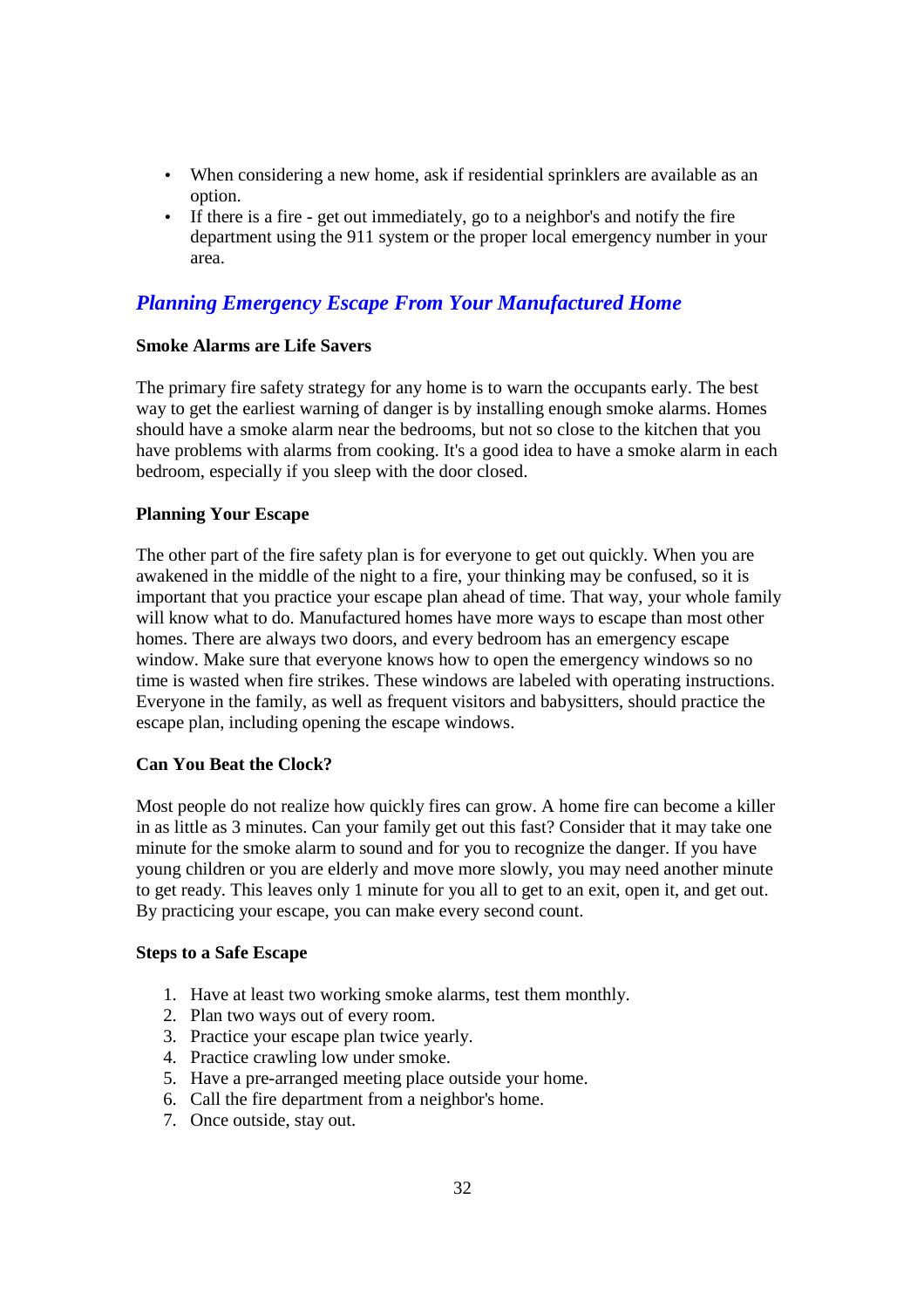## **Rural Fire Safety**

A move from an urban center to a suburb or rural area requires you to rethink fire safety. First, you must be aware of special fire hazards near wooded areas. Second, geographic location may create longer response times for fire and rescue services.

If you live in the rural-urban interface, the point where homes meet combustible vegetation, you must increase your role to protect lives and property in your community beyond the city limits.

## *Fire Facts about Rural Living*

- Once a fire starts outdoors in a rural area, it is often hard to control. Wildland firefighters are trained to protect natural resources, not homes and buildings.
- Many homes are located far from fire stations. The result is longer emergency response times. Within a matter of minutes, an entire home may be destroyed by fire.
- Limited water supply in rural areas can make fire suppression difficult.
- Homes may be secluded and surrounded by woods, dense brush and combustible vegetation that fuel fires.

## *Tips For Making Your Property Fire Resistant*

- Keep lawns trimmed, leaves raked, and the roof and rain-gutters free from debris such as dead limbs and leaves.
- Stack firewood at least 30 feet away from your home.
- Store flammable materials, liquids and solvents in metal containers outside the home at least 30 feet away from structures and wooden fences.
- Create defensible space by thinning trees and brush within 30 feet around your home.
- Landscape your property with fire resistant plants and vegetation to prevent fire from spreading quickly.
- Post home address signs that are clearly visible from the road.
- Provide emergency vehicle access with properly constructed driveways and roadways, at least 12 feet wide with adequate turnaround space.
- Make sure water sources, such as hydrants and ponds, are accessible to the fire department.
- Burning yard waste is a fire hazard. Check with your local fire agency on a nonemergency number for fire permit requirements and restricted burning times.

## *Protect Your Home*

• Use fire resistant, protective roofing and materials like stone, brick and metal to protect your home. Avoid using wood materials that offer the least fire protection.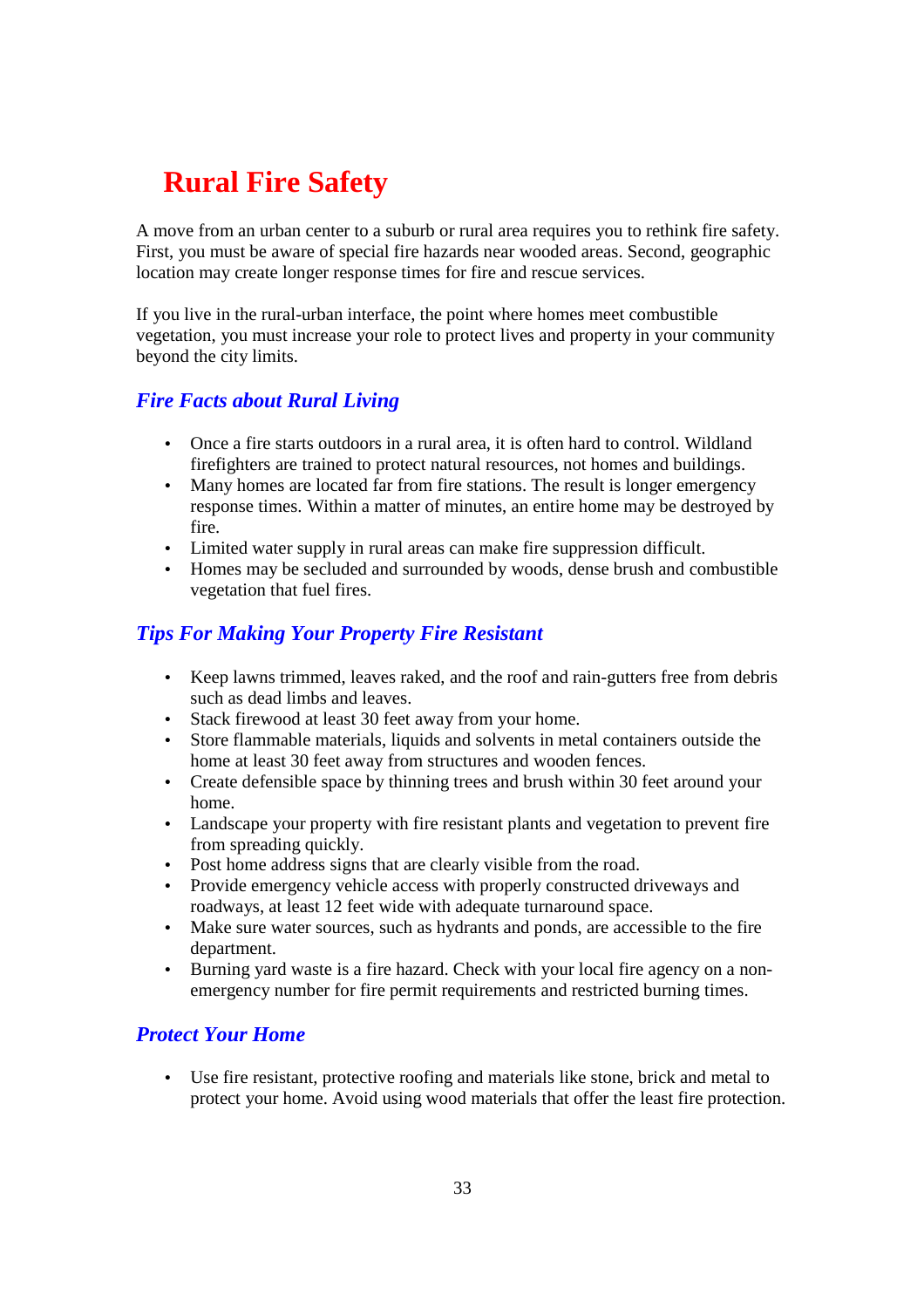- Cover all exterior vents, attics and eaves with metal mesh screens no larger than 6 millimeters.
- Install multipane windows, tempered safety glass or fireproof shutters to protect large windows from radiant heat.
- Use fire-resistant draperies for added window protection.
- Have chimneys, wood stoves and all home heating systems inspected and cleaned annually by a certified specialist.

## *Prepare Your Family*

- Know how to contact fire emergency services in your area.
- Plan ahead. Make sure you and your family are prepared for a fire emergency.
- Develop and practice escape and evacuation plans with your family.
- Install smoke alarms on every level of your home. Test them monthly and change the batteries at least once a year. Consider installing the new long-life smoke alarms.

## *Defensible Space Works*

During the 2003 raging California fires, a number of homes were saved as a result of the owners' careful pruning and landscaping techniques that protected their homes. In a fire situation, the dead trees and shrubs surrounding your home act as fuel for fire. Removing flammable vegetation reduces the threat of fire. Follow these basic rules to create defensible space that works.

- Remove all dead plants, trees and shrubs from the site.
- Reduce excess leaves, plant parts and low-hanging branches.
- Replace dense flammable plants with fire-resistant plants.
- The choice of plants, spacing and maintenance are crucial elements in any defensible space landscaping plan.

## *Tips for a Fire-safe Landscape*

- Create a defensible space perimeter by thinning trees and brush within 30 feet around your home.
- Beyond 30 feet, remove dead wood, debris and low tree branches.
- Eliminate small trees and plants growing under trees. They allow ground fires to jump into tree crowns.
- Space trees 30 feet apart and prune to a height of 8 to 10 feet.
- Place shrubs at least 20 feet from any structures and prune regularly.
- Plant the most drought-tolerant vegetation within three feet of your home and adjacent to structures to prevent ignition.
- Provide at least a 10 to 15 foot separation between islands of shrubs and plant groups to effectively break-up continuity of vegetation.
- Landscape your property with fire-resistant plants and vegetation to prevent fire from spreading quickly.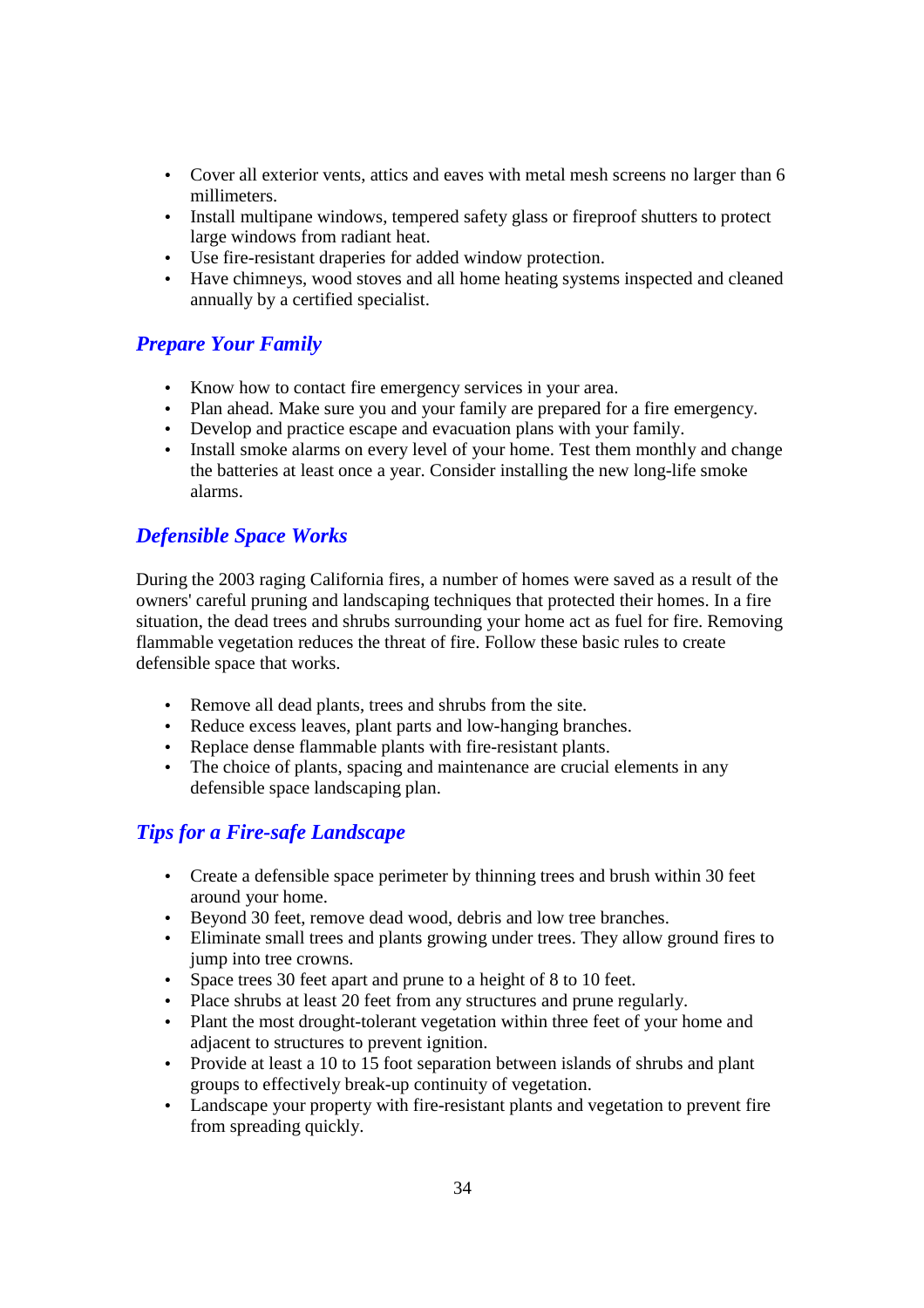## *Choose Fire Resistant Materials*

- Check your local nursery or county extension service for advice on fire resistant plants that are suited for your environment.
- Create fire-safe zones with stone walls, patios, swimming pools, decks and roadways.
- Use rock, mulch, flower beds and gardens as ground cover for bare spaces and as effective firebreaks.
- There are no "fire-proof" plants. Select high moisture plants that grow close to the ground and have a low sap or resin content.
- Choose plant species that resist ignition such as rockrose, iceplant and aloe.
- Fire-resistant shrubs include hedging roses, bush honeysuckles, currant, cotoneaster, sumac and shrub apples.
- Plant hardwood, maple, poplar and cherry trees that are less flammable than pine, fir and other conifers.

#### *Maintain Your Home and Surrounding Property*

- Maintain a well-pruned and watered landscape to serve as a green belt and protection against fire.
- Keep plants green during the dry season and use supplemental irrigation, if necessary.
- Trim grass on a regular basis up to 100 feet surrounding your home.
- Stack firewood at least 30 feet from your home.
- Store flammable materials, liquids and solvents in metal containers outside the home at least 30 feet away from structures and wooden fences.
- No matter where you live, always install smoke alarms on every level of your home. Test them monthly and change the batteries at least once a year. Consider installing the new long-life smoke alarms.

## *Follow Local Burning Laws*

- Do not burn trash or other debris without proper knowledge of local burning laws, techniques and the safest times of day and year to burn.
- Before burning debris in a wooded area, make sure you notify local authorities and obtain a burning permit.
- Use an approved incinerator with a safety lid or covering with holes no larger than 3/4 inches.
- Create at least a 10 foot clearing around the incinerator before burning debris.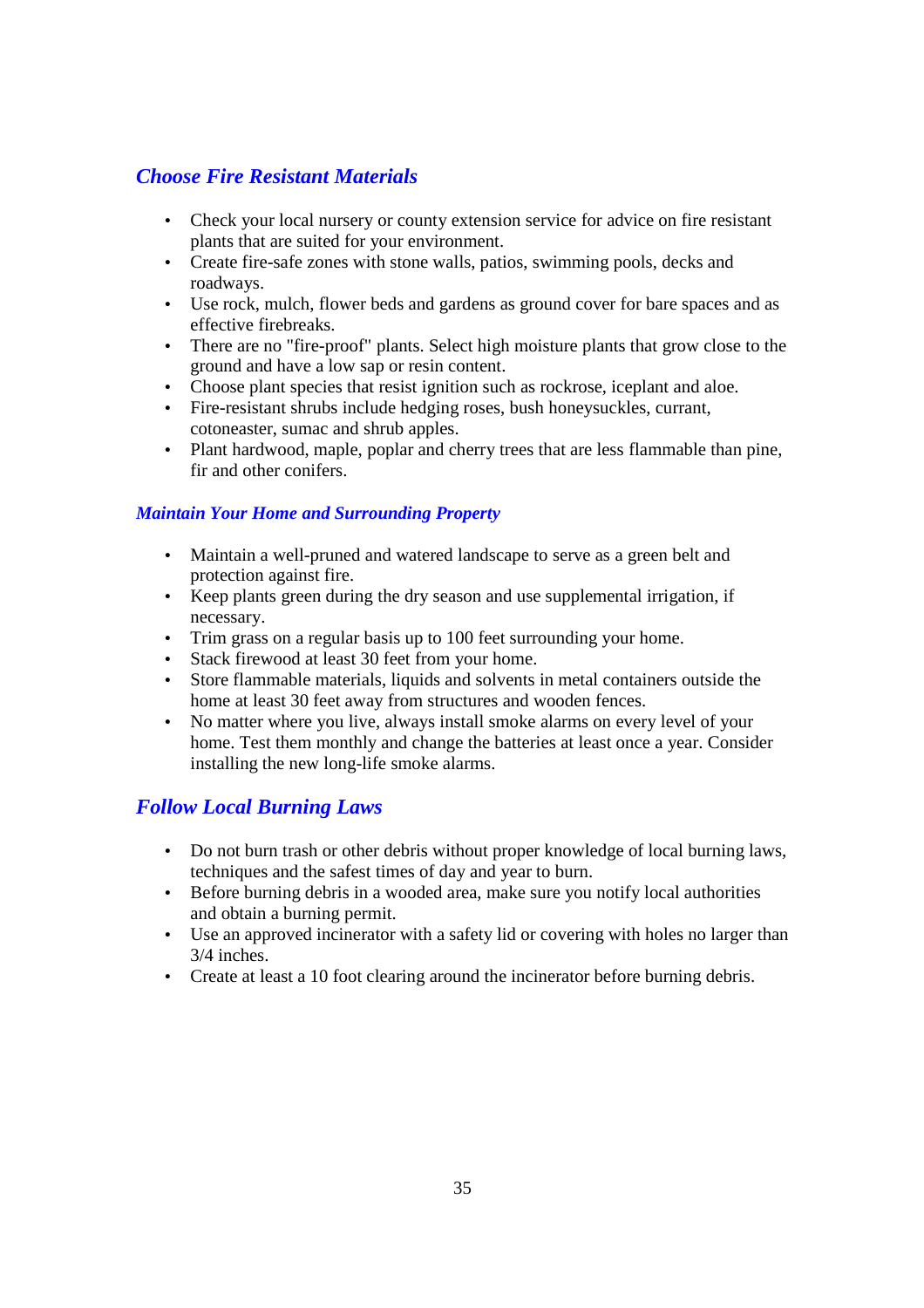## **After A Fire**

## **The First 24 Hours**

Contact your local disaster relief service, such as the American Red Cross or the Salvation Army, to help with your immediate needs, such as:

- temporary housing
- food
- medicine
- eyeglasses
- clothing
- other essential items

#### *Contact your insurance agent/company.*

## *Cautions!!!*

Do not enter the damaged site. Fires can rekindle from hidden, smoldering remains.

Normally, the fire department will see that utilities (water, electricity and natural gas) are either safe to use or are disconnected before they leave the site. Do not attempt to turn on utilities yourself.

Be watchful for structural damage caused by the fire. Roofs and floors may be damaged and subject to collapse.

Food, beverages and medicine exposed to heat, smoke, soot and water should not be consumed.

Leaving Your Home

Contact your local police departments to let them know the site will be unoccupied.

In some cases it may be necessary to board up openings to discourage trespassers.

Beginning immediately, save receipts for any money you spend. These receipts are important in showing the insurance company what money you have spent related to your fire loss and also for verifying losses claimed on your income tax.

## *If it is safe to do so, try to locate the following items:*

- identification, such as driver's licenses and Social Security cards
- insurance information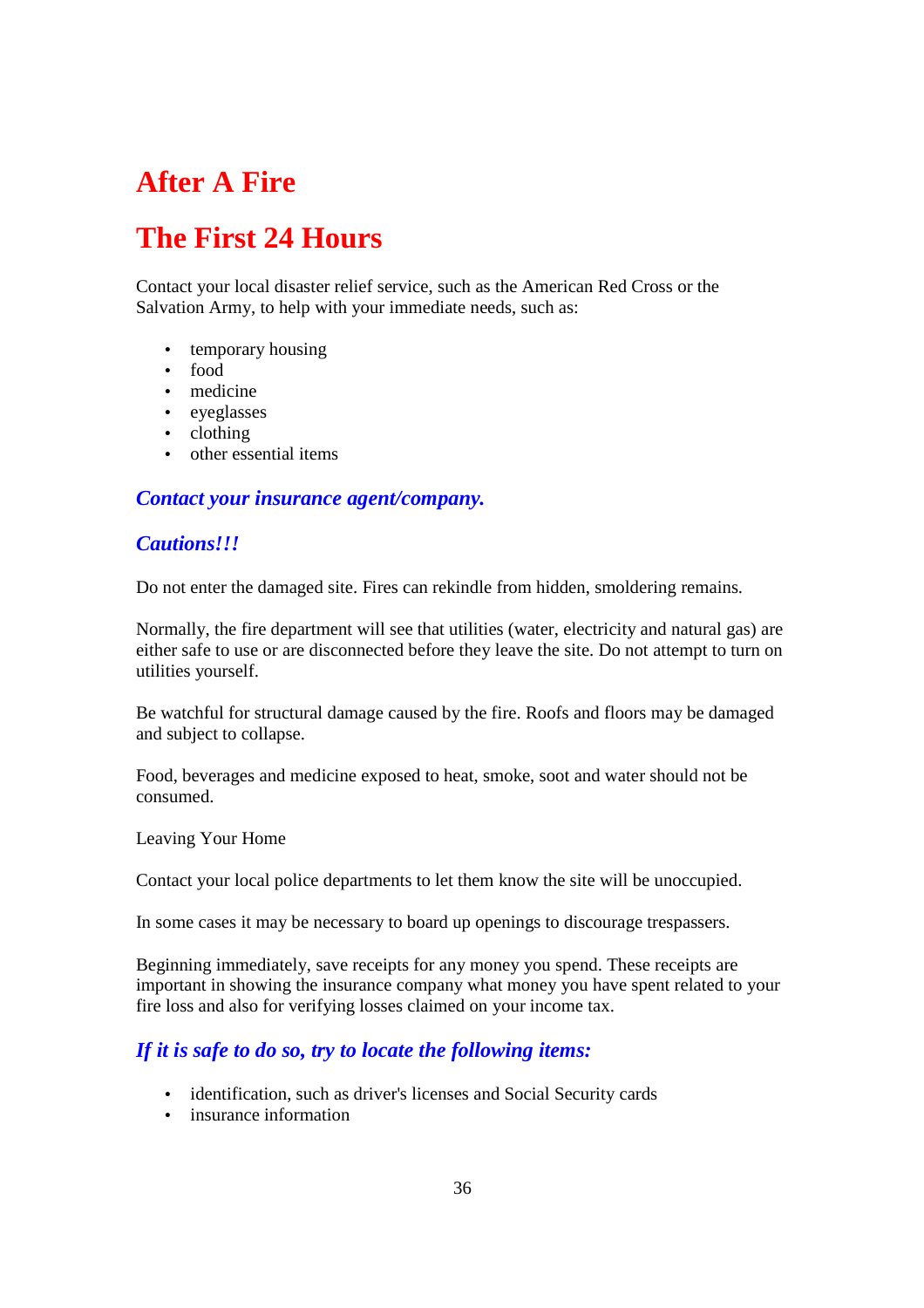- medication information
- eyeglasses,hearing aids or other prosthetic devices
- valuables, such as credit cards, bank books, cash and jewelry

#### **There are many people/entities that should be notified of your relocation, including:**

- your insurance agent/company
- your mortgage company (also inform them of the fire)
- your family and friends
- your employer
- your child's school
- your post office
- any delivery services
- your fire and police departments
- our utility companies

Do not throw away any damaged goods until after an inventory is made. All damages are taken into consideration in developing your insurance claim.

If you are considering contracting for inventory or repair services discuss your plans with your insurance agent/company first.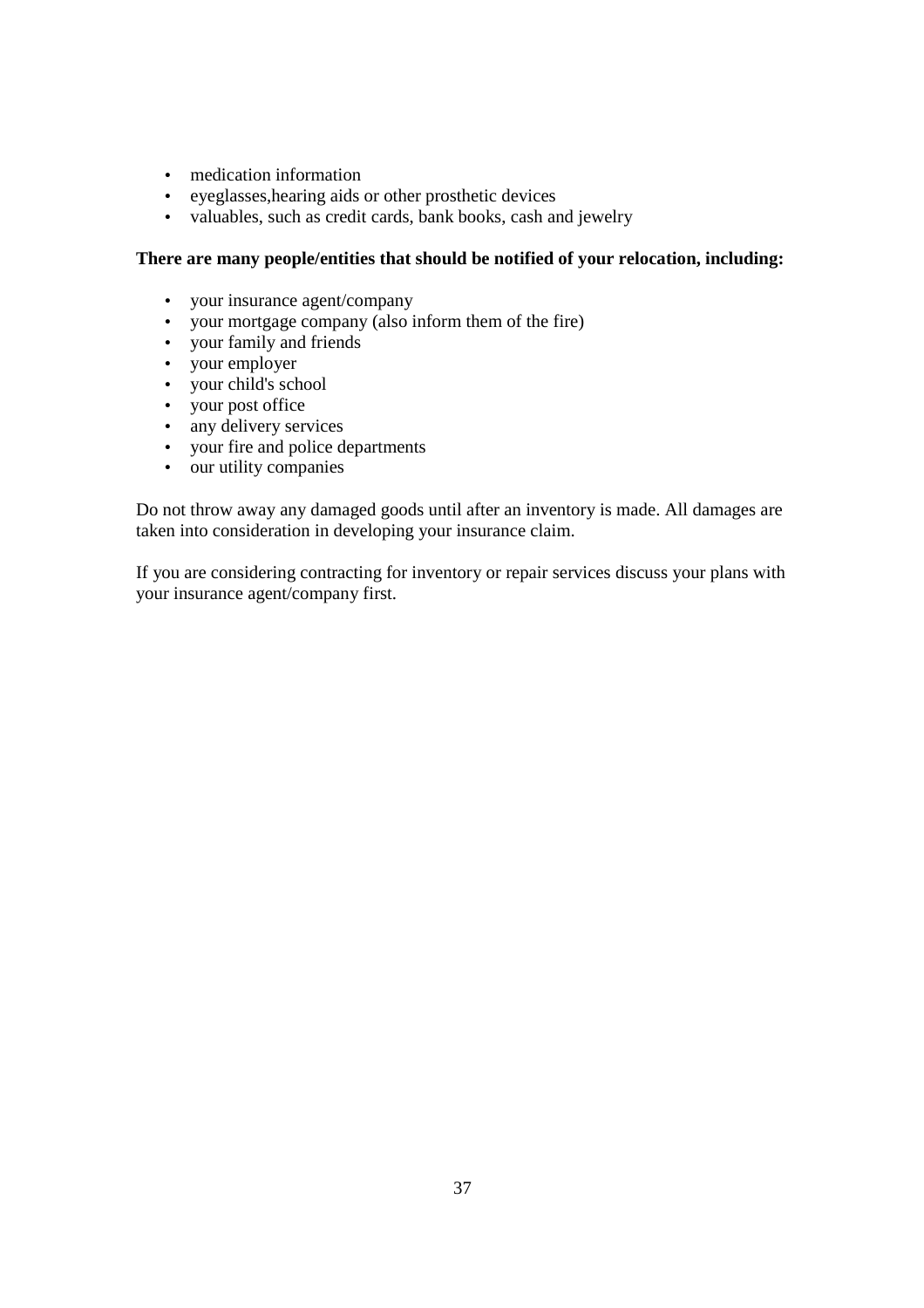## **Insured and Not insured**

## *Insured*

Give notice of the loss to the insurance company or the insurer's agent/company.

Ask the insurance company what to do about the immediate needs of the dwelling, such as covering doors, windows, and other exposed areas, and pumping out water.

Ask your insurance agent/company what actions are required of you. Some policyholders may be required to make an inventory of damaged personal property showing in detail the quantity, description and how much you paid for the items.

## *Not Insured*

Your recovery from a fire loss may be based upon your own resources and help from your community.

Private organizations that may be sources of aid or information:

- American Red Cross
- Salvation Army
- religious organizations
- department of social services
- civic organizations
- state or municipal emergency services office
- non-profit crisis counseling centers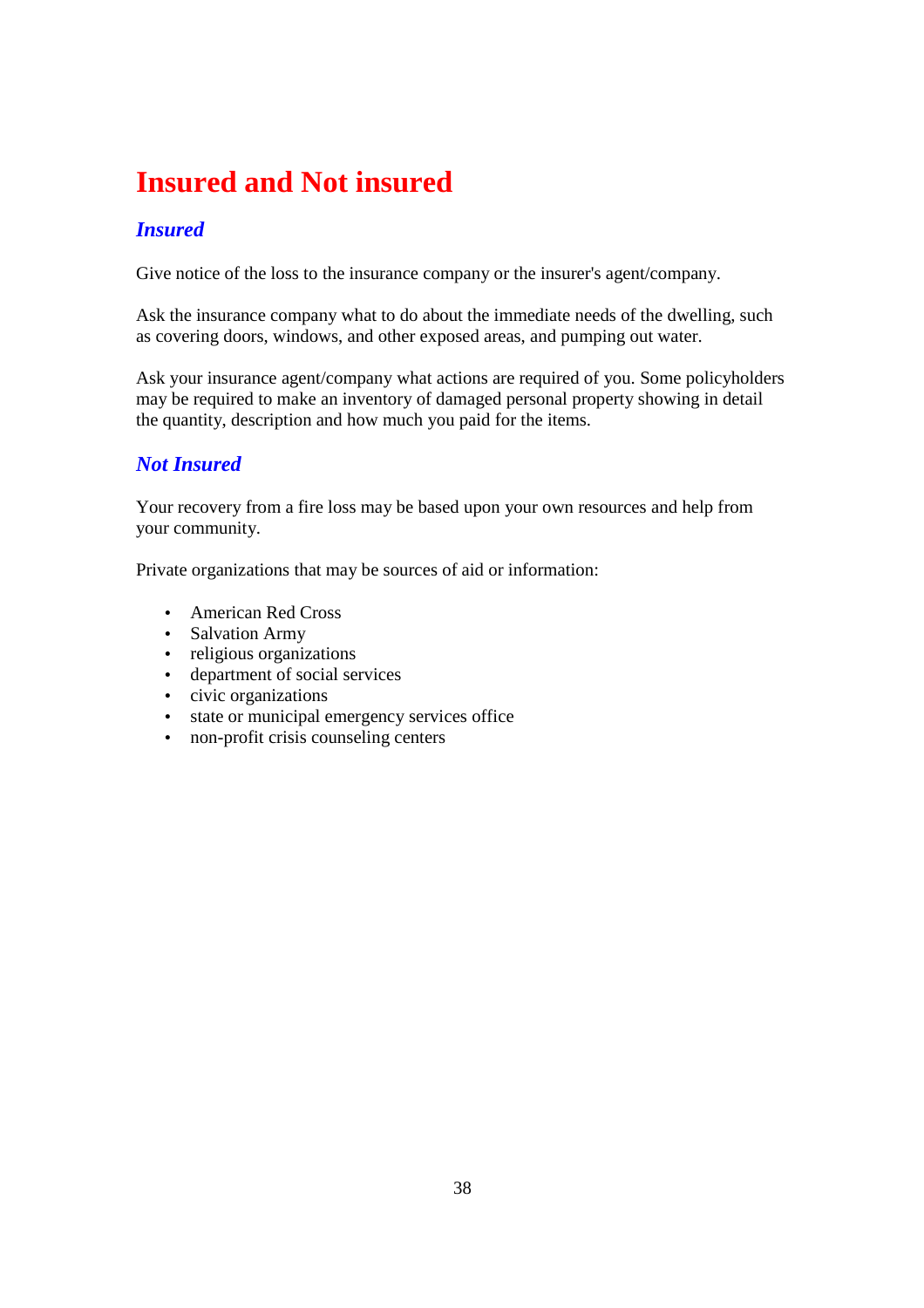## **Valuing Your Property**

You will encounter different viewpoints on the value of your property in adjusting your fire loss or in claiming a casualty loss on your federal income tax. Knowing the following terms will help you understand the process used to determine the value of your fire loss:

- **Your personal valuation:** Your personal loss of goods through fire may be difficult to measure. These personal items have SENTIMENTAL VALUE to you; however, it is objective measures of value that you, the insurer, and the Internal Revenue Service will use as a common ground for discussion. Some of these objective measures are discussed below.
- **Cost when purchased:** This is an important element in establishing an item's final value. Receipts will help verify the cost price.
- **Fair market value before the fire:** This concept is also expressed as ACTUAL CASH VALUE. This is what you could have received for the item if you had sold it the day before the fire. The price would reflect its cost at purchase minus the wear it had sustained since purchase. Depreciation is the formal term used to express the amount of value an item loses over a period of time.
- **Value after the fire:** This is sometimes called the item's salvage value.

### *Restoration Services*

There are companies that specialize in the restoration of fire damaged tructures. Whether you or your insurer employs this type of service, be clear of who will pay. Be sure to request an estimate of cost for the work. Before any company is hired check their references. These companies provide a range of services that may include some or all of the following:

- securing the site against further damage
- estimating structural damage
- repairing structural damage
- estimating the cost to repair or renew items of personal property
- packing, transportation, and storage of household items
- securing appropriate cleaning or repair subcontractors
- storing repaired items until needed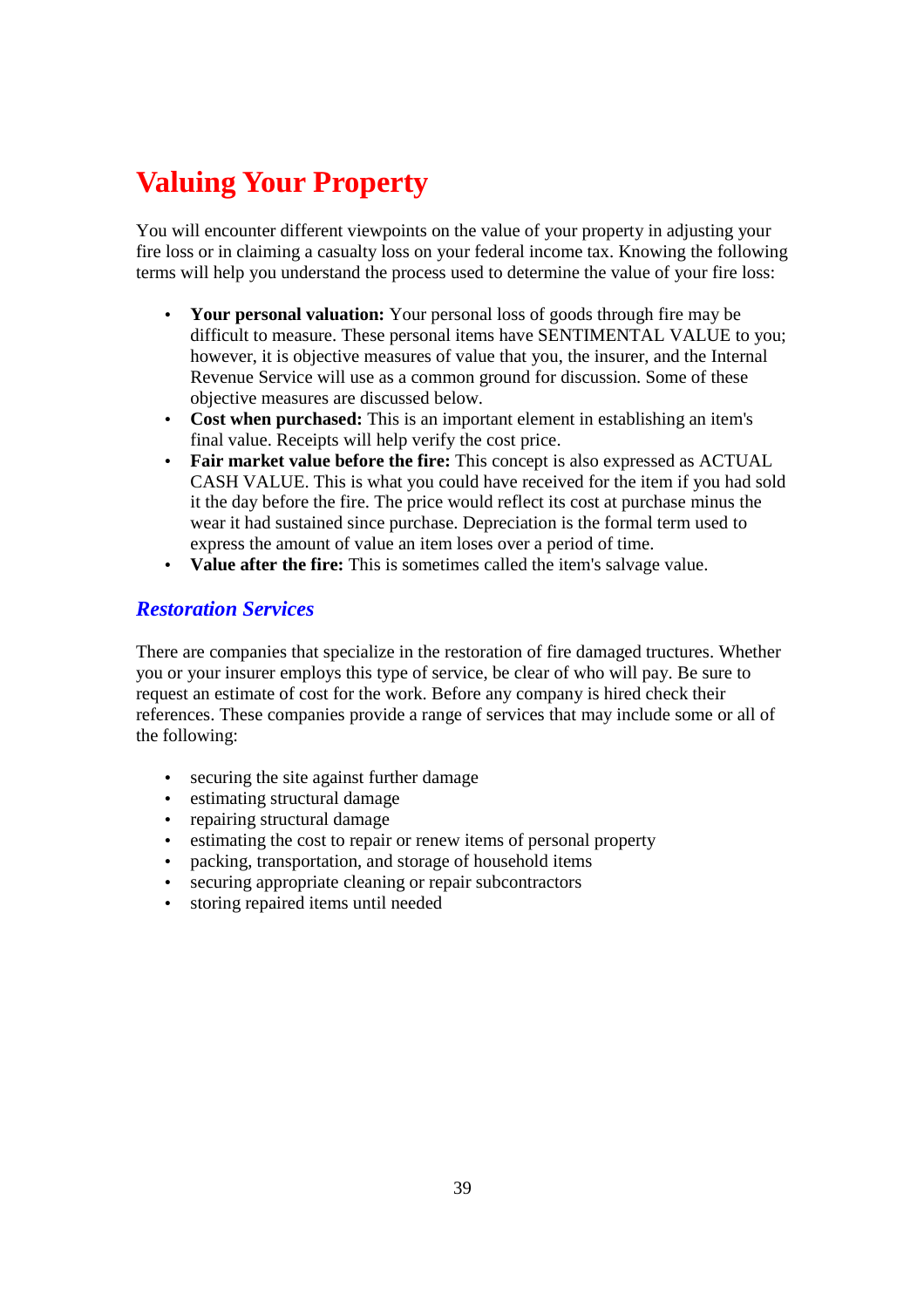## **Replacing Documents**

| Replacement Documents and Contact Information |                                                                       |
|-----------------------------------------------|-----------------------------------------------------------------------|
| <b>ITEM</b>                                   | WHO TO CONTACT                                                        |
| <b>Driver's license, Auto</b><br>registration | Department of motor vehicles                                          |
| Bank books (checking, savings,<br>etc.)       | Your bank, as soon as possible                                        |
| <b>Insurance policies</b>                     | Your insurance agent                                                  |
| <b>Military discharge papers</b>              | Department of Veterans Affairs                                        |
| <b>Passports</b>                              | Passport service                                                      |
| Birth, death and marriage<br>certificates     | Bureau of Recordsin the appropriate state                             |
| <b>Divorce papers</b>                         | Circuit court where decree was issued                                 |
| <b>Social Security or Medicare</b><br>cards   | Local Social Security office                                          |
| <b>Credit cards</b>                           | The issuing companies, as soon as possible                            |
| <b>Titles to deeds</b>                        | Records department of the localityin which the<br>property is located |
| <b>Stocks and bonds</b>                       | Issuing company or your broker                                        |
| <b>Wills</b>                                  | Your lawyer                                                           |
| <b>Medical records</b>                        | Your doctor                                                           |
| <b>Warranties</b>                             | Issuing company                                                       |
| <b>Income tax records</b>                     | The IRS Center where filed or your accountant                         |
| <b>Citizenship papers</b>                     | U.S. Immigration and Naturalization Service                           |
| <b>Prepaid burial contract</b>                | Issuing company                                                       |
| <b>Animal registration papers</b>             | Humane Society                                                        |
| Mortgage papers                               | Lending institution                                                   |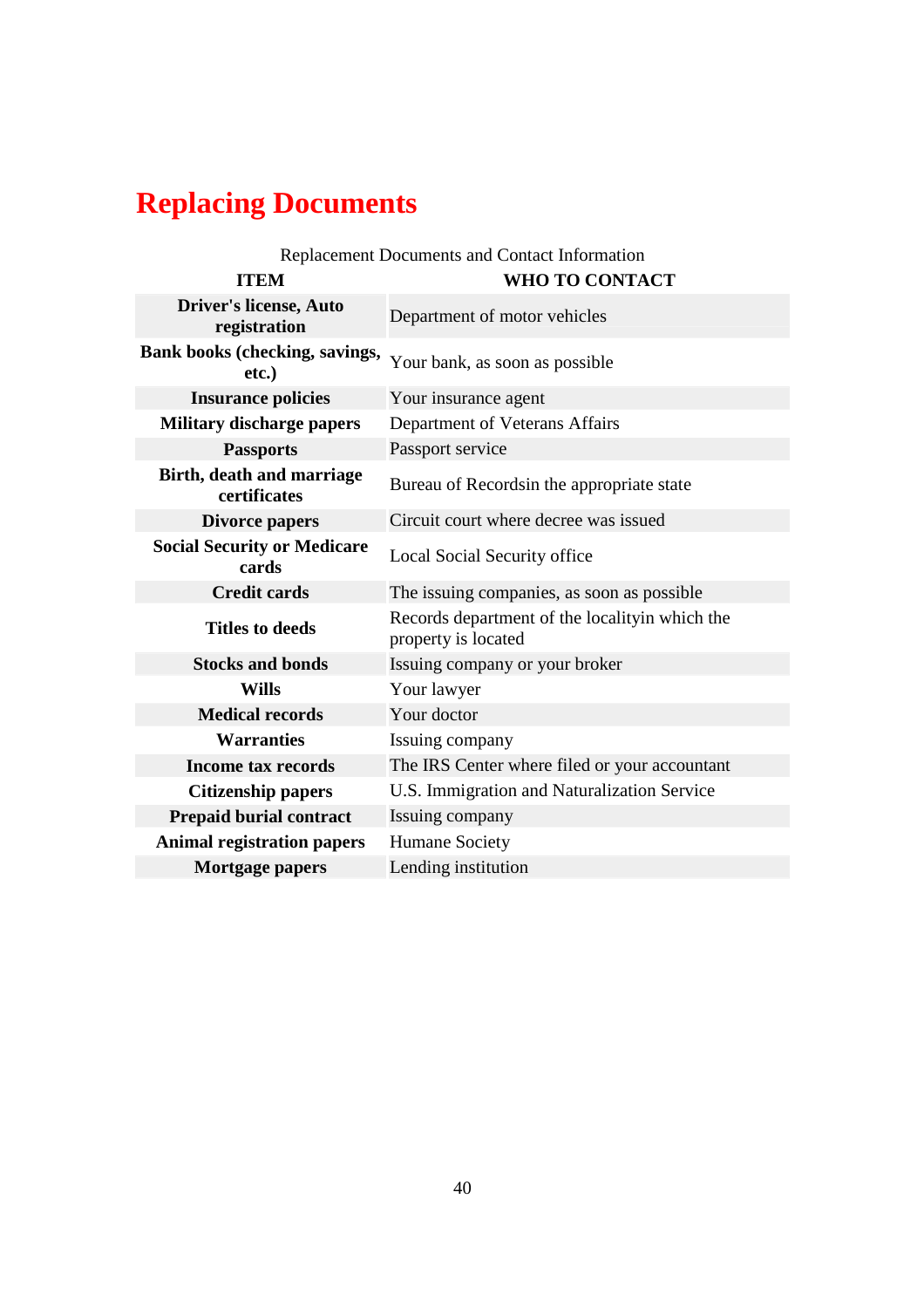## **Salvage Hints**

Professional fire and water damage restoration businesses may be the best source of cleaning and restoring your personal belongings. Companies offering this service can be located in the phone directory.

## *Clothing*

A word of caution before you begin: test garments before using any treatment, and follow the manufacturer's instructions. Several of the cleaning mixtures described in this section contain the substance Tri-Sodium Phosphate. This substance can be purchased under the generic name TSP. Tri-Sodium Phosphate is a caustic substance used commonly as a cleaning agent. It should be used with care and stored out of reach of children and pets. Wear rubber gloves when using if you have sensitive skin. Read the label for further information.

Smoke odor and soot sometimes can be washed from clothing. The following formula may work for clothing that can be bleached:

4 to 6 tbsp. Tri-Sodium Phosphate;

1 cup household cleaner or chlorine bleach: and

1 gallon warm water. Mix well, add clothes, rinse with clear water. Dry thoroughly.

An effective way to remove mildew from clothing is to wash the fresh stain with soap and warm water, rinse, and then dry in the sun. If the stain has not disappeared, use lemon juice and salt or a diluted solution of household chlorine bleach.

## *Cooking Utensils*

Your pots, pans, flatware, etc., should be washed with soapy water, rinsed, and then polished with a fine-powdered cleaner. You can polish copper and brass with special polish, salt sprinkled on a piece of lemon, or salt sprinkled on a cloth saturated with vinegar.

## *Electrical Appliances*

Don't use appliances that have been exposed to water or steam until you have a service representative check them. This is especially true of electrical appliances. In addition, steam can remove the lubricant from some moving parts.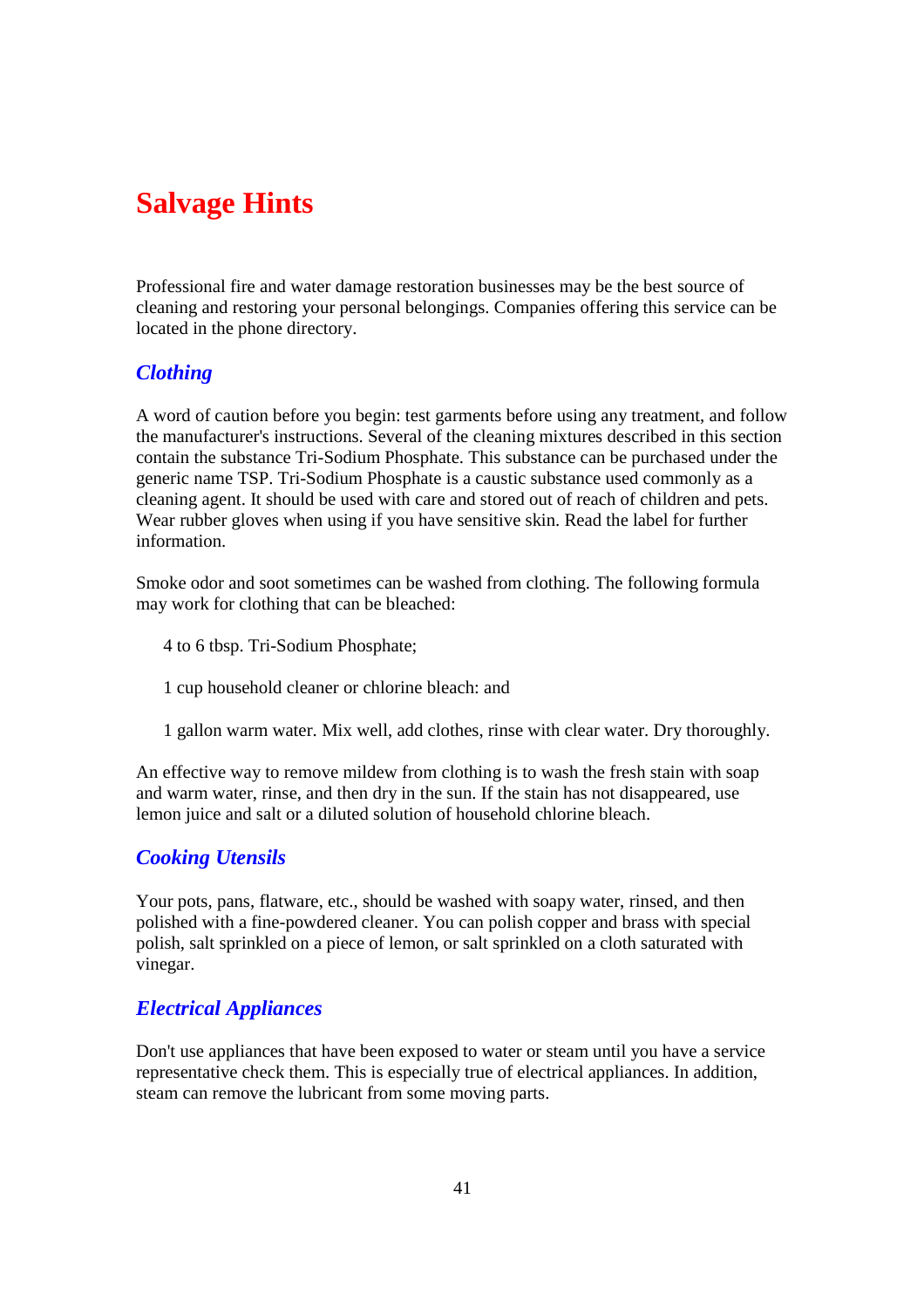If the fire department turned off your gas or power during the fire, call the electric or gas company to restore these services—do not try to do it yourself.

### *Food*

Wash your canned goods in detergent and water. Do the same for food in jars. If labels come off, be sure you mark the contents on the can or jar with a grease pencil. Do not use canned goods when the cans have bulged or rusted. Do not refreeze frozen food that has thawed.

To remove odor from your refrigerator or freezer, wash the inside with a solution of baking soda and water, or use one cup of vinegar or household ammonia to one gallon of water. Baking soda in an open container or a piece of charcoal also can be placed in the refrigerator or freezer to absorb odor.

### *Rugs and Carpets*

Rugs and carpets should be allowed to dry thoroughly. Throw rugs can be cleaned by beating, sweeping, or vacuuming, and then shampooing. Rugs should be dried as quickly as possible—lay them flat and expose them to warm, circulated, dry air. A fan turned on the rugs will speed drying. Make sure the rugs are thoroughly dry. Even though the surface seems dry, moisture remaining at the base of the tufts can quickly cause the rug to rot. For information on cleaning and preserving carpets, call your carpet dealer or installer or a qualified carpet cleaning professional.

#### *Leather and Books*

Wipe leather goods with a damp cloth, then a dry cloth. Stuff purses and shoes with newspaper to retain shape. Leave suitcases open. Leather goods should be dried away from heat and sun. When leather goods are dry, clean with saddle soap. Rinse leather and suede jackets in cold water and dry away from heat and sun.

Wet books must be taken care of as soon as possible. The best method to save wet books is to freeze them in a vacuum freezer. This special freezer will remove the moisture without damaging the pages.

If there will be a delay in locating such a freezer, place them in a normal freezer until a vacuum freezer can be located.

A local librarian also can be a good resource.

### *Locks and Hinges*

Locks (especially iron locks) should be taken apart and wiped with oil. If locks cannot be removed, squirt machine oil through a bolt opening or keyhole, and work the knob to distribute the oil. Hinges also should be thoroughly cleaned and oiled.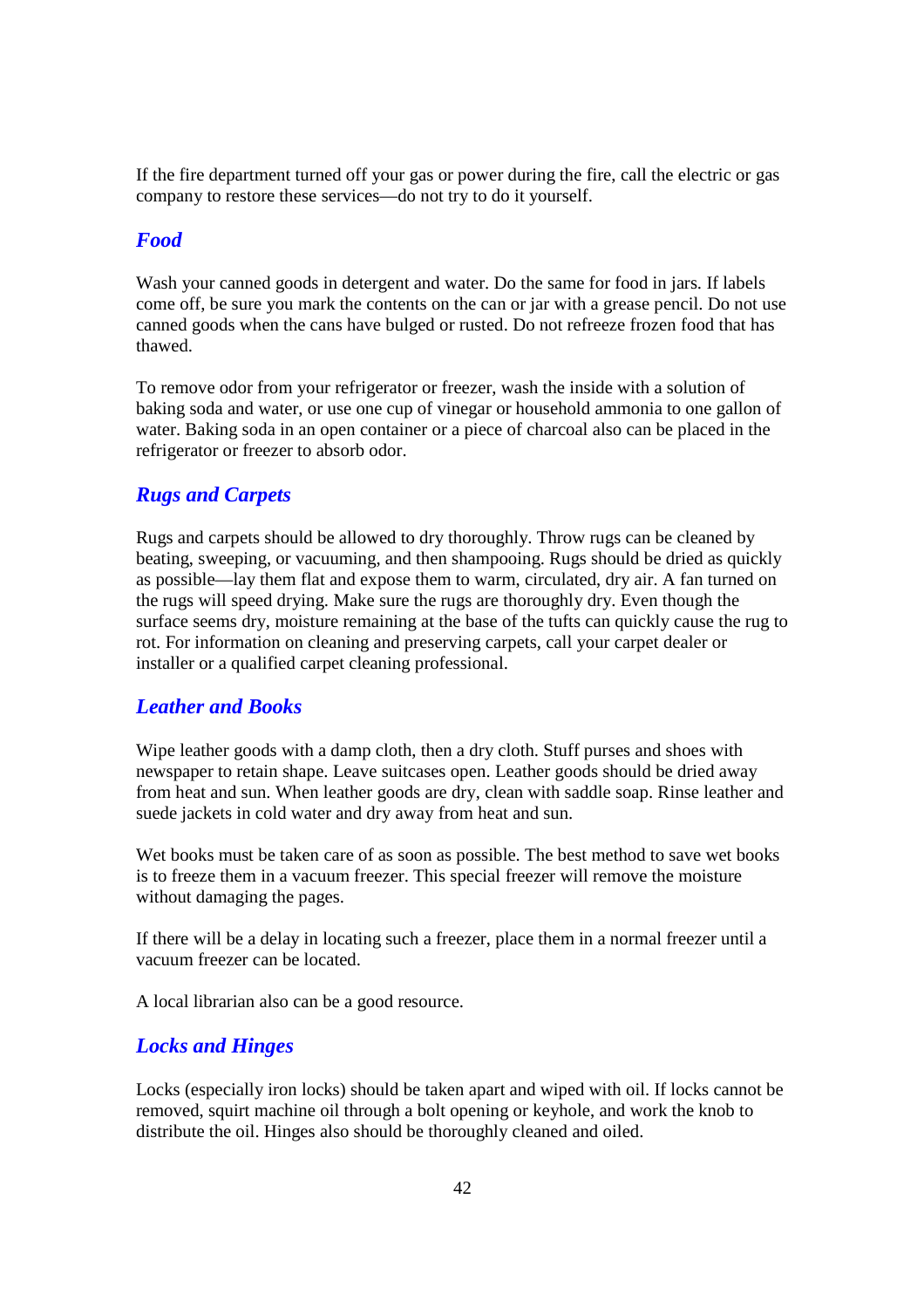### *Walls, Floors and Furniture*

To remove soot and smoke from walls, floors, and furniture use a mild soap or detergent or mix together the following solution:

- 4 to 6 tbsp. Tri-Sodium Phosphate;
- 1 cup household cleaner or chlorine bleach; and
- 1 gallon warm water.

Wear rubber gloves when cleaning with this solution. Be sure to rinse your walls and furniture with clear warm water and dry thoroughly after washing them with this solution.

Wash a small area at one time, working from the floor up. Then rinse the wall with clear water immediately. Ceilings should be washed last.

#### **Do not repaint until walls and ceilings are completely dry.**

Your wallpaper also can be repaired. Use a commercial paste to repaste a loose edge or section. Contact your wallpaper dealer or installer for information on wallpaper cleaners. Washable wallpaper can be cleansed like any ordinary wall, but take care not to soak the paper. Work from bottom to top to prevent streaking.

#### *Wood Furniture*

Do not dry your furniture in the sun. The wood will warp and twist out of shape.

Clear off mud and dirt.

- Remove drawers. Let them dry thoroughly so there will be no sticking when you replace them.
- Scrub wood furniture or fixtures with a stiff brush and a cleaning solution.
- Wet wood can decay and mold, so dry thoroughly. Open doors and windows for good ventilation. Turn on your furnace or air conditioner, if necessary.
- If mold forms, wipe the wood with a cloth soaked in a mixture of borax dissolved in hot water.
- To remove white spots or film, rub the wood surface with a cloth soaked in a solution of 1/2 cup household ammonia and 1/2 cup water. Then wipe the surface dry and polish with wax or rub the surface with a cloth soaked in a solution of 1/2 cup turpentine and 1/2 cup linseed oil. Be careful—turpentine is flammable (depending on turpentine's flashpoint).